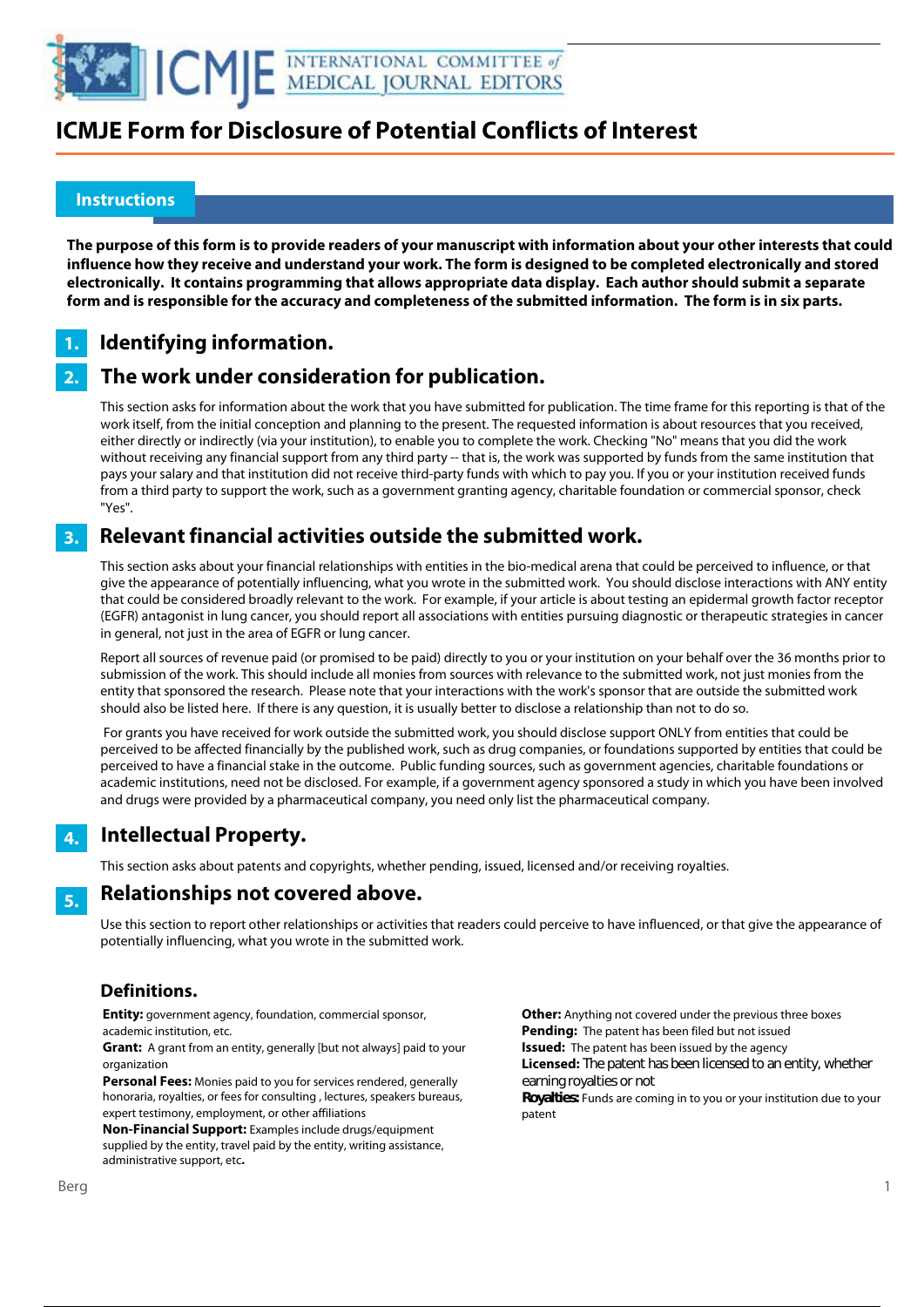

| <b>Section 1.</b><br><b>Identifying Information</b>                                                                                                                                                                                                                                                                                                                                                                                          |                                                           |                                                       |                           |
|----------------------------------------------------------------------------------------------------------------------------------------------------------------------------------------------------------------------------------------------------------------------------------------------------------------------------------------------------------------------------------------------------------------------------------------------|-----------------------------------------------------------|-------------------------------------------------------|---------------------------|
| 1. Given Name (First Name)<br>Anna Korsgaard                                                                                                                                                                                                                                                                                                                                                                                                 | 2. Surname (Last Name)<br>Berg                            |                                                       | 3. Date<br>21-August-2019 |
| 4. Are you the corresponding author?                                                                                                                                                                                                                                                                                                                                                                                                         | $\sqrt{}$ No<br>Yes                                       | Corresponding Author's Name<br>Anne Birgitte Simonsen |                           |
| 5. Manuscript Title<br>Allergisk kontakteksem ved anvendelse af insulin-pumper og glukosesensorer hos børn med diabetes                                                                                                                                                                                                                                                                                                                      |                                                           |                                                       |                           |
| 6. Manuscript Identifying Number (if you know it)<br>UFL-04-19-0240                                                                                                                                                                                                                                                                                                                                                                          |                                                           |                                                       |                           |
|                                                                                                                                                                                                                                                                                                                                                                                                                                              |                                                           |                                                       |                           |
| <b>Section 2.</b>                                                                                                                                                                                                                                                                                                                                                                                                                            | The Work Under Consideration for Publication              |                                                       |                           |
| Did you or your institution at any time receive payment or services from a third party (government, commercial, private foundation, etc.) for<br>any aspect of the submitted work (including but not limited to grants, data monitoring board, study design, manuscript preparation,<br>statistical analysis, etc.)?<br>Are there any relevant conflicts of interest?                                                                        | Yes<br>$\sqrt{}$ No                                       |                                                       |                           |
| <b>Section 3.</b>                                                                                                                                                                                                                                                                                                                                                                                                                            | Relevant financial activities outside the submitted work. |                                                       |                           |
| Place a check in the appropriate boxes in the table to indicate whether you have financial relationships (regardless of amount<br>of compensation) with entities as described in the instructions. Use one line for each entity; add as many lines as you need by<br>clicking the "Add +" box. You should report relationships that were present during the 36 months prior to publication.<br>Are there any relevant conflicts of interest? | $\sqrt{ NQ}$<br>Yes                                       |                                                       |                           |
| <b>Section 4.</b>                                                                                                                                                                                                                                                                                                                                                                                                                            | <b>Intellectual Property -- Patents &amp; Copyrights</b>  |                                                       |                           |

Do you have any patents, whether planned, pending or issued, broadly relevant to the work?  $\Box$  Yes  $\Box$  No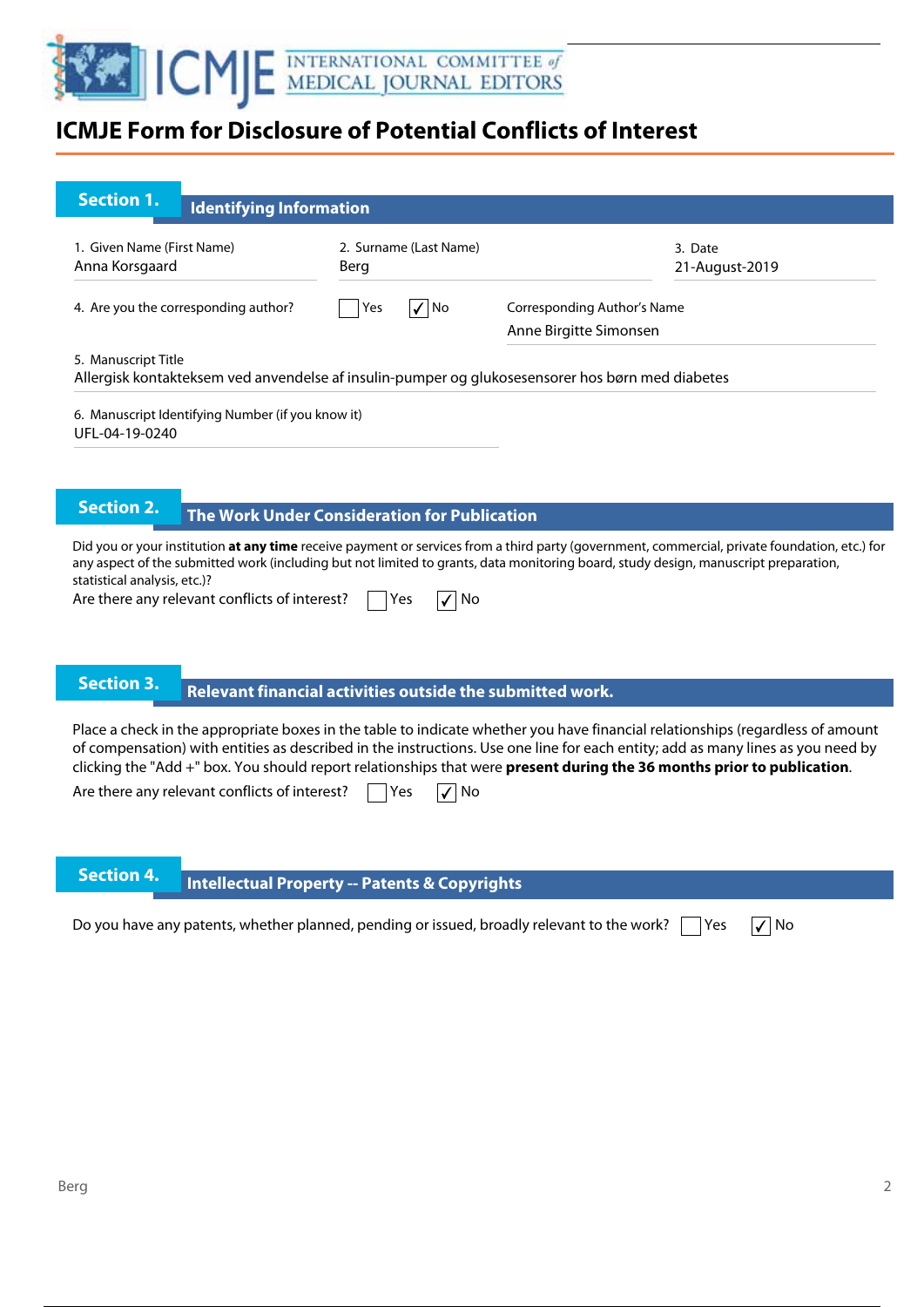

## **Section 5.** Relationships not covered above

Are there other relationships or activities that readers could perceive to have influenced, or that give the appearance of potentially influencing, what you wrote in the submitted work?

Yes, the following relationships/conditions/circumstances are present (explain below):

 $\sqrt{\sqrt{}}$  No other relationships/conditions/circumstances that present a potential conflict of interest

At the time of manuscript acceptance, journals will ask authors to confirm and, if necessary, update their disclosure statements. On occasion, journals may ask authors to disclose further information about reported relationships.

### **Section 6. Disclosure Statement**

Based on the above disclosures, this form will automatically generate a disclosure statement, which will appear in the box below.

I have no conflicts of interest to declare.

### **Evaluation and Feedback**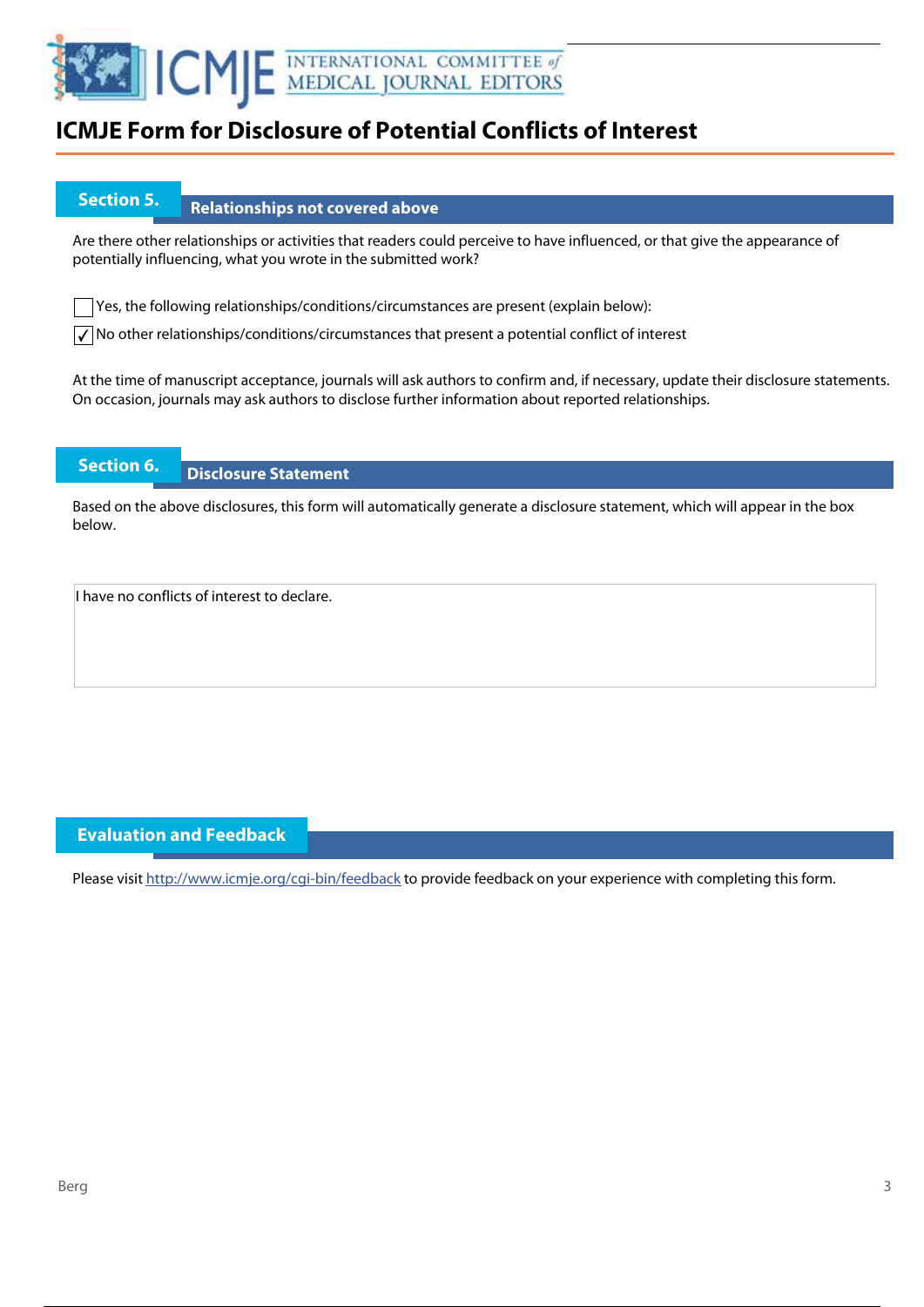

### **Instructions**

**The purpose of this form is to provide readers of your manuscript with information about your other interests that could influence how they receive and understand your work. The form is designed to be completed electronically and stored electronically. It contains programming that allows appropriate data display. Each author should submit a separate form and is responsible for the accuracy and completeness of the submitted information. The form is in six parts.** 

#### **Identifying information. 1.**

#### **The work under consideration for publication. 2.**

This section asks for information about the work that you have submitted for publication. The time frame for this reporting is that of the work itself, from the initial conception and planning to the present. The requested information is about resources that you received, either directly or indirectly (via your institution), to enable you to complete the work. Checking "No" means that you did the work without receiving any financial support from any third party -- that is, the work was supported by funds from the same institution that pays your salary and that institution did not receive third-party funds with which to pay you. If you or your institution received funds from a third party to support the work, such as a government granting agency, charitable foundation or commercial sponsor, check "Yes".

#### **Relevant financial activities outside the submitted work. 3.**

This section asks about your financial relationships with entities in the bio-medical arena that could be perceived to influence, or that give the appearance of potentially influencing, what you wrote in the submitted work. You should disclose interactions with ANY entity that could be considered broadly relevant to the work. For example, if your article is about testing an epidermal growth factor receptor (EGFR) antagonist in lung cancer, you should report all associations with entities pursuing diagnostic or therapeutic strategies in cancer in general, not just in the area of EGFR or lung cancer.

Report all sources of revenue paid (or promised to be paid) directly to you or your institution on your behalf over the 36 months prior to submission of the work. This should include all monies from sources with relevance to the submitted work, not just monies from the entity that sponsored the research. Please note that your interactions with the work's sponsor that are outside the submitted work should also be listed here. If there is any question, it is usually better to disclose a relationship than not to do so.

 For grants you have received for work outside the submitted work, you should disclose support ONLY from entities that could be perceived to be affected financially by the published work, such as drug companies, or foundations supported by entities that could be perceived to have a financial stake in the outcome. Public funding sources, such as government agencies, charitable foundations or academic institutions, need not be disclosed. For example, if a government agency sponsored a study in which you have been involved and drugs were provided by a pharmaceutical company, you need only list the pharmaceutical company.

#### **Intellectual Property. 4.**

This section asks about patents and copyrights, whether pending, issued, licensed and/or receiving royalties.

#### **Relationships not covered above. 5.**

Use this section to report other relationships or activities that readers could perceive to have influenced, or that give the appearance of potentially influencing, what you wrote in the submitted work.

### **Definitions.**

**Entity:** government agency, foundation, commercial sponsor, academic institution, etc.

**Grant:** A grant from an entity, generally [but not always] paid to your organization

**Personal Fees:** Monies paid to you for services rendered, generally honoraria, royalties, or fees for consulting , lectures, speakers bureaus, expert testimony, employment, or other affiliations

**Non-Financial Support:** Examples include drugs/equipment supplied by the entity, travel paid by the entity, writing assistance, administrative support, etc**.**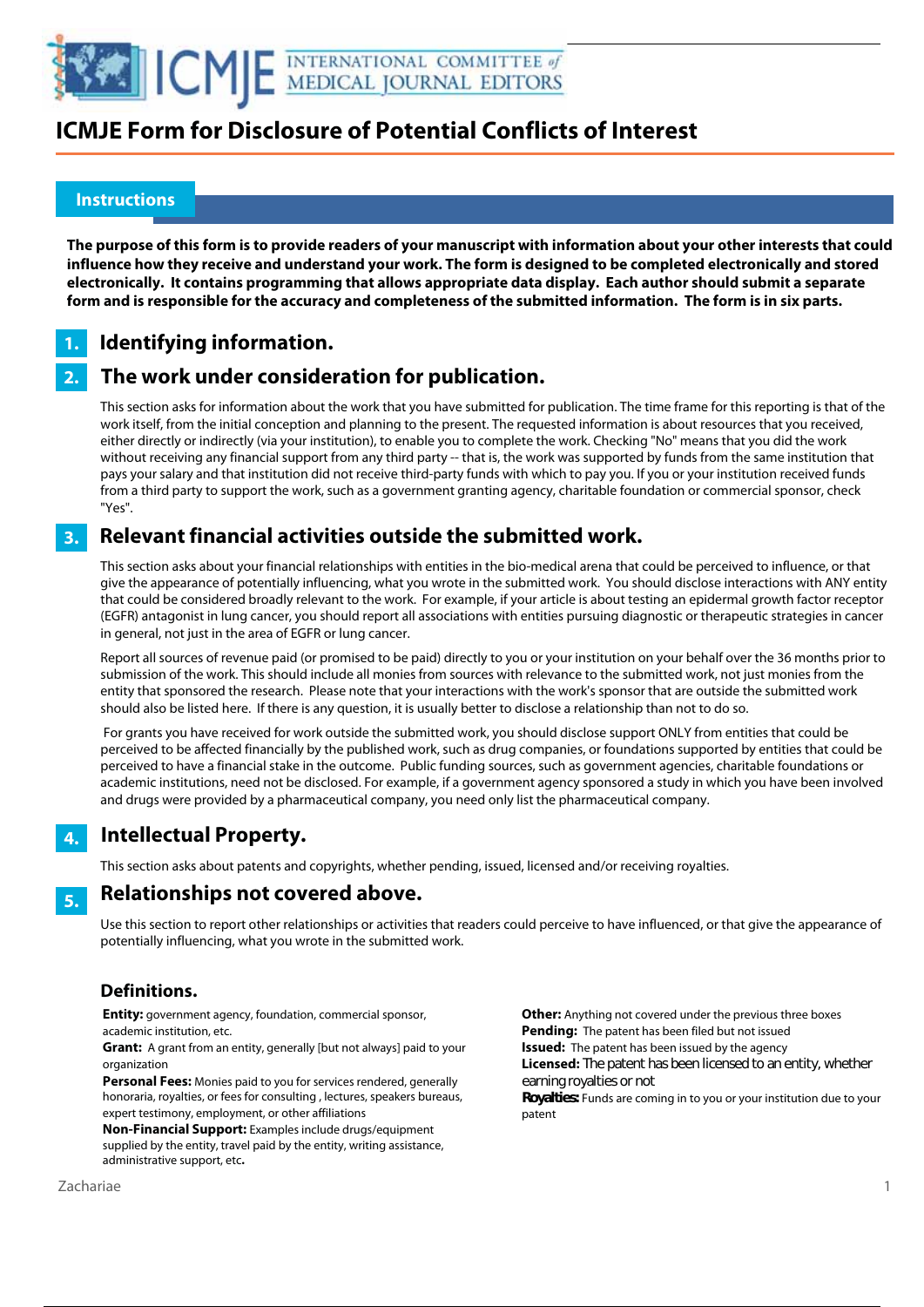

| <b>Section 1.</b>                   | <b>Identifying Information</b>                    |                                                           |                                                                                                                                                                                                                                                                                                                                                                                             |
|-------------------------------------|---------------------------------------------------|-----------------------------------------------------------|---------------------------------------------------------------------------------------------------------------------------------------------------------------------------------------------------------------------------------------------------------------------------------------------------------------------------------------------------------------------------------------------|
| 1. Given Name (First Name)<br>Claus |                                                   | 2. Surname (Last Name)<br>Zachariae                       | 3. Date<br>21-August-2019                                                                                                                                                                                                                                                                                                                                                                   |
|                                     | 4. Are you the corresponding author?              | $\sqrt{ N_{0}}$<br>Yes                                    | Corresponding Author's Name<br>Anne Birgitte Simonsen                                                                                                                                                                                                                                                                                                                                       |
| 5. Manuscript Title                 |                                                   |                                                           | Allergisk kontakteksem ved anvendelse af insulin-pumper og glukosesensorer hos børn med diabetes                                                                                                                                                                                                                                                                                            |
| UFL-04-19-0240                      | 6. Manuscript Identifying Number (if you know it) |                                                           |                                                                                                                                                                                                                                                                                                                                                                                             |
|                                     |                                                   |                                                           |                                                                                                                                                                                                                                                                                                                                                                                             |
| <b>Section 2.</b>                   |                                                   | <b>The Work Under Consideration for Publication</b>       |                                                                                                                                                                                                                                                                                                                                                                                             |
| statistical analysis, etc.)?        | Are there any relevant conflicts of interest?     | $\sqrt{ }$ No<br>Yes                                      | Did you or your institution at any time receive payment or services from a third party (government, commercial, private foundation, etc.) for<br>any aspect of the submitted work (including but not limited to grants, data monitoring board, study design, manuscript preparation,                                                                                                        |
| <b>Section 3.</b>                   |                                                   | Relevant financial activities outside the submitted work. |                                                                                                                                                                                                                                                                                                                                                                                             |
|                                     | Are there any relevant conflicts of interest?     | Yes<br>No                                                 | Place a check in the appropriate boxes in the table to indicate whether you have financial relationships (regardless of amount<br>of compensation) with entities as described in the instructions. Use one line for each entity; add as many lines as you need by<br>clicking the "Add +" box. You should report relationships that were present during the 36 months prior to publication. |
| Saction 4                           |                                                   |                                                           |                                                                                                                                                                                                                                                                                                                                                                                             |

| Do you have any patents, whether planned, pending or issued, broadly relevant to the work? $\Box$ Yes $\Box$ No |  |  |
|-----------------------------------------------------------------------------------------------------------------|--|--|
|-----------------------------------------------------------------------------------------------------------------|--|--|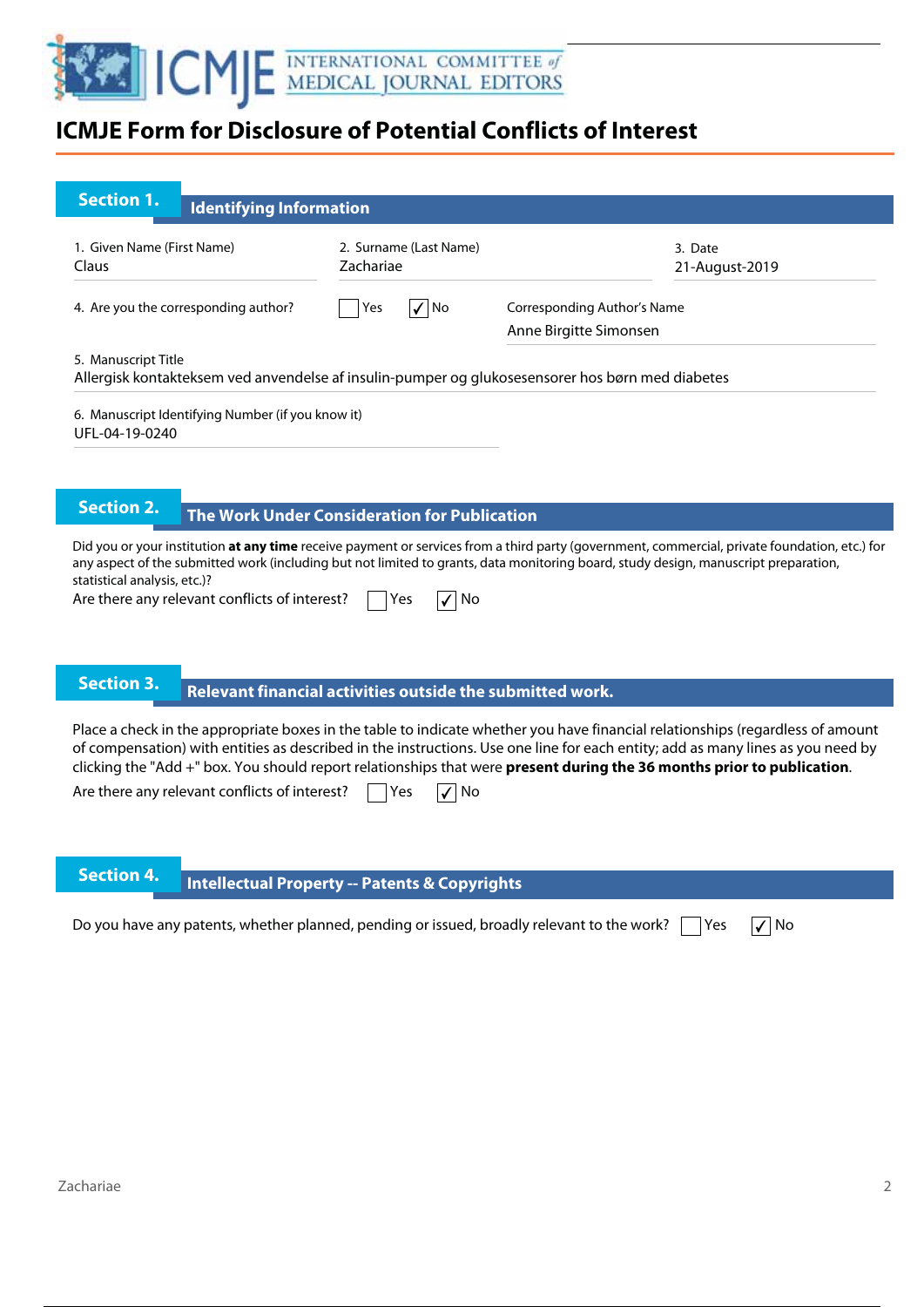

## **Section 5.** Relationships not covered above

Are there other relationships or activities that readers could perceive to have influenced, or that give the appearance of potentially influencing, what you wrote in the submitted work?

Yes, the following relationships/conditions/circumstances are present (explain below):

 $\sqrt{\sqrt{}}$  No other relationships/conditions/circumstances that present a potential conflict of interest

At the time of manuscript acceptance, journals will ask authors to confirm and, if necessary, update their disclosure statements. On occasion, journals may ask authors to disclose further information about reported relationships.

### **Section 6. Disclosure Statement**

Based on the above disclosures, this form will automatically generate a disclosure statement, which will appear in the box below.

I have no conflicts of interest to declare.

### **Evaluation and Feedback**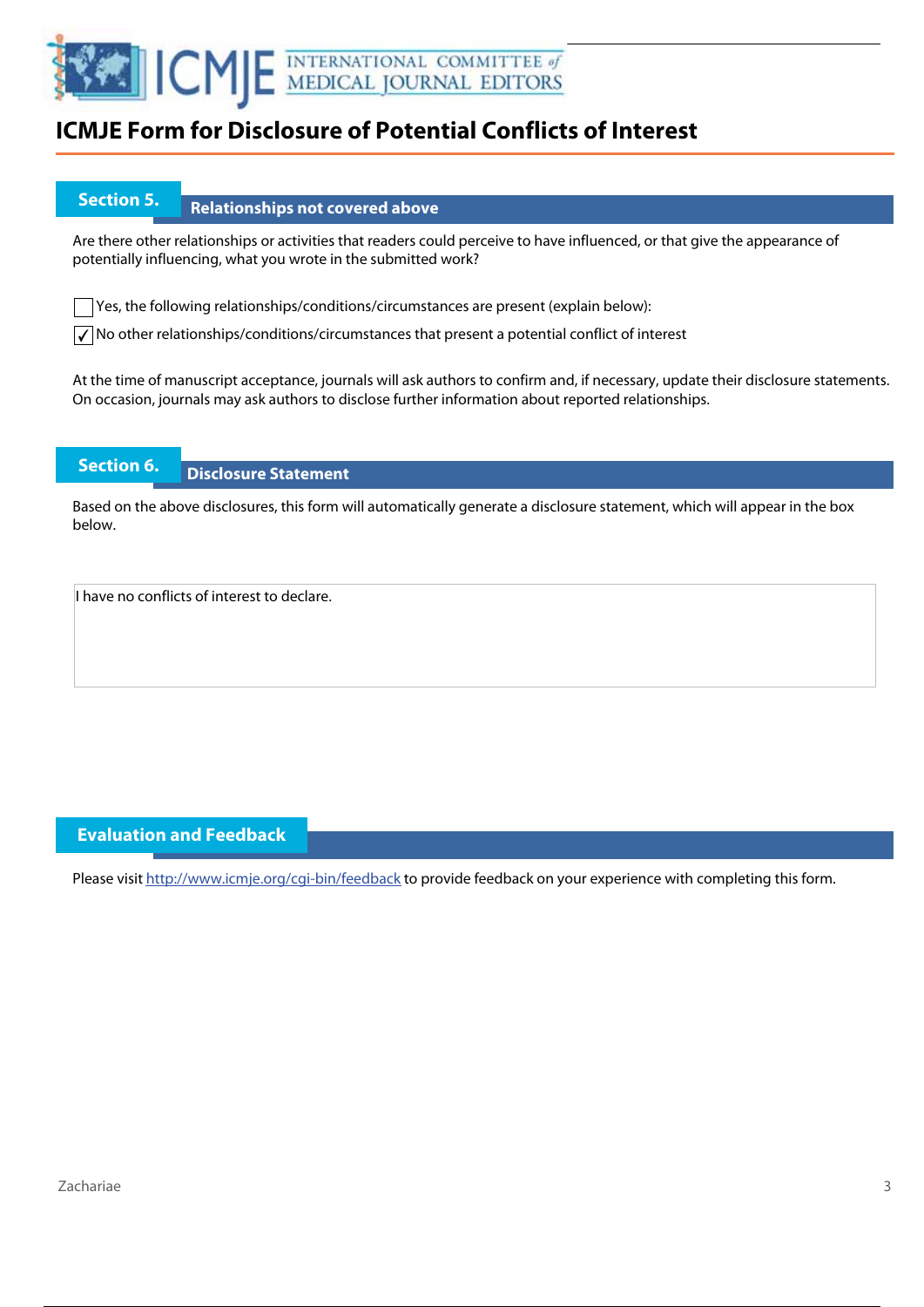

### **Instructions**

**The purpose of this form is to provide readers of your manuscript with information about your other interests that could influence how they receive and understand your work. The form is designed to be completed electronically and stored electronically. It contains programming that allows appropriate data display. Each author should submit a separate form and is responsible for the accuracy and completeness of the submitted information. The form is in six parts.** 

#### **Identifying information. 1.**

#### **The work under consideration for publication. 2.**

This section asks for information about the work that you have submitted for publication. The time frame for this reporting is that of the work itself, from the initial conception and planning to the present. The requested information is about resources that you received, either directly or indirectly (via your institution), to enable you to complete the work. Checking "No" means that you did the work without receiving any financial support from any third party -- that is, the work was supported by funds from the same institution that pays your salary and that institution did not receive third-party funds with which to pay you. If you or your institution received funds from a third party to support the work, such as a government granting agency, charitable foundation or commercial sponsor, check "Yes".

#### **Relevant financial activities outside the submitted work. 3.**

This section asks about your financial relationships with entities in the bio-medical arena that could be perceived to influence, or that give the appearance of potentially influencing, what you wrote in the submitted work. You should disclose interactions with ANY entity that could be considered broadly relevant to the work. For example, if your article is about testing an epidermal growth factor receptor (EGFR) antagonist in lung cancer, you should report all associations with entities pursuing diagnostic or therapeutic strategies in cancer in general, not just in the area of EGFR or lung cancer.

Report all sources of revenue paid (or promised to be paid) directly to you or your institution on your behalf over the 36 months prior to submission of the work. This should include all monies from sources with relevance to the submitted work, not just monies from the entity that sponsored the research. Please note that your interactions with the work's sponsor that are outside the submitted work should also be listed here. If there is any question, it is usually better to disclose a relationship than not to do so.

 For grants you have received for work outside the submitted work, you should disclose support ONLY from entities that could be perceived to be affected financially by the published work, such as drug companies, or foundations supported by entities that could be perceived to have a financial stake in the outcome. Public funding sources, such as government agencies, charitable foundations or academic institutions, need not be disclosed. For example, if a government agency sponsored a study in which you have been involved and drugs were provided by a pharmaceutical company, you need only list the pharmaceutical company.

#### **Intellectual Property. 4.**

This section asks about patents and copyrights, whether pending, issued, licensed and/or receiving royalties.

#### **Relationships not covered above. 5.**

Use this section to report other relationships or activities that readers could perceive to have influenced, or that give the appearance of potentially influencing, what you wrote in the submitted work.

### **Definitions.**

**Entity:** government agency, foundation, commercial sponsor, academic institution, etc.

**Grant:** A grant from an entity, generally [but not always] paid to your organization

**Personal Fees:** Monies paid to you for services rendered, generally honoraria, royalties, or fees for consulting , lectures, speakers bureaus, expert testimony, employment, or other affiliations

**Non-Financial Support:** Examples include drugs/equipment supplied by the entity, travel paid by the entity, writing assistance, administrative support, etc**.**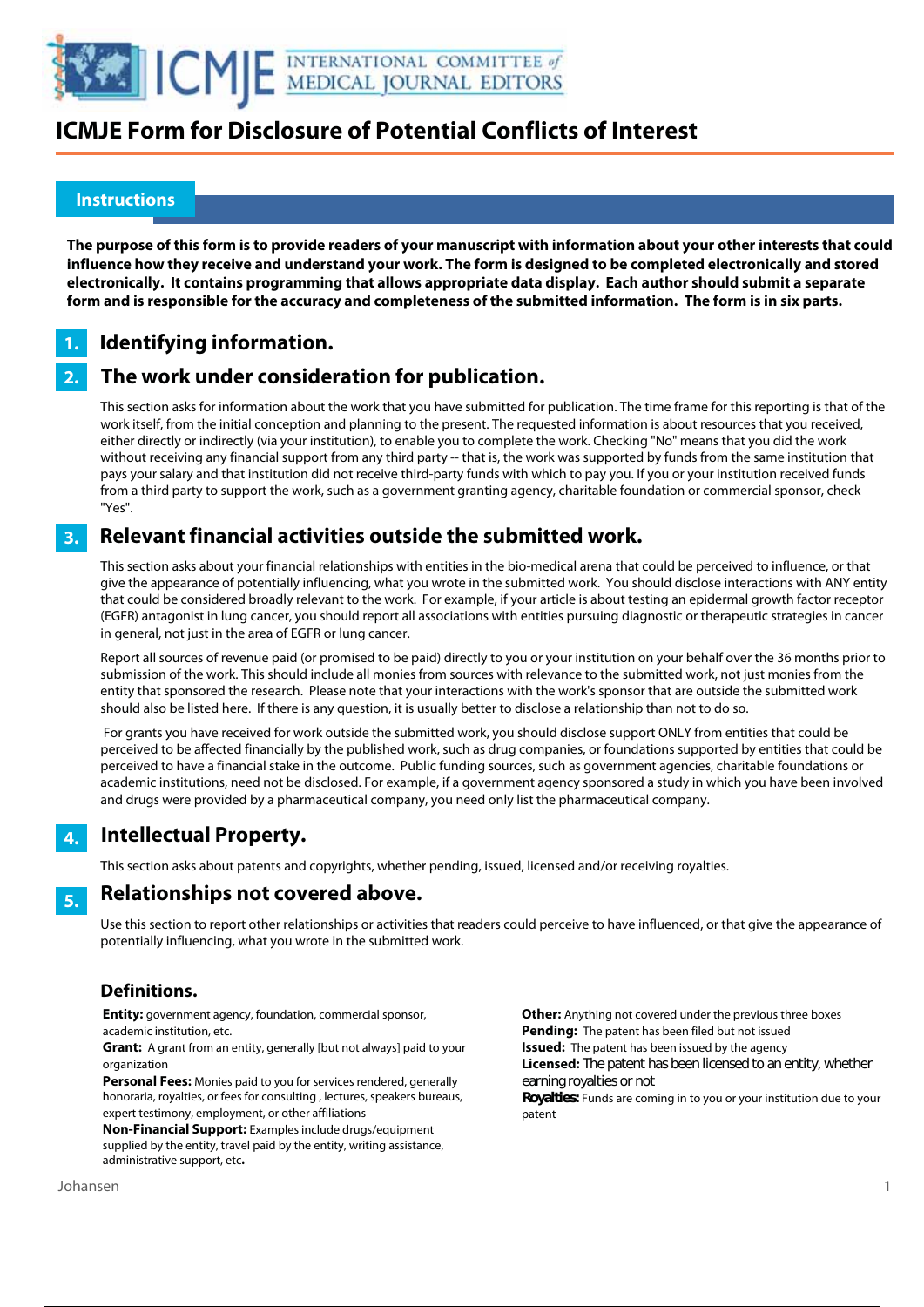

| <b>Section 1.</b>                                                   | <b>Identifying Information</b>                                                                   |                                                                                                                                                                                                                                                                                                                                                                                             |
|---------------------------------------------------------------------|--------------------------------------------------------------------------------------------------|---------------------------------------------------------------------------------------------------------------------------------------------------------------------------------------------------------------------------------------------------------------------------------------------------------------------------------------------------------------------------------------------|
| 1. Given Name (First Name)<br>Jeanne Duus                           | 2. Surname (Last Name)<br>Johansen                                                               | 3. Date<br>21-August-2019                                                                                                                                                                                                                                                                                                                                                                   |
| 4. Are you the corresponding author?                                | $\sqrt{ N_0 }$<br>Corresponding Author's Name<br>Yes<br>Anne Birgitte Simonsen                   |                                                                                                                                                                                                                                                                                                                                                                                             |
| 5. Manuscript Title                                                 | Allergisk kontakteksem ved anvendelse af insulin-pumper og glukosesensorer hos børn med diabetes |                                                                                                                                                                                                                                                                                                                                                                                             |
| 6. Manuscript Identifying Number (if you know it)<br>UFL-04-19-0240 |                                                                                                  |                                                                                                                                                                                                                                                                                                                                                                                             |
|                                                                     |                                                                                                  |                                                                                                                                                                                                                                                                                                                                                                                             |
| <b>Section 2.</b>                                                   | <b>The Work Under Consideration for Publication</b>                                              |                                                                                                                                                                                                                                                                                                                                                                                             |
| statistical analysis, etc.)?                                        |                                                                                                  | Did you or your institution at any time receive payment or services from a third party (government, commercial, private foundation, etc.) for<br>any aspect of the submitted work (including but not limited to grants, data monitoring board, study design, manuscript preparation,                                                                                                        |
| Are there any relevant conflicts of interest?                       | No<br>Yes                                                                                        |                                                                                                                                                                                                                                                                                                                                                                                             |
|                                                                     |                                                                                                  |                                                                                                                                                                                                                                                                                                                                                                                             |
| <b>Section 3.</b>                                                   | Relevant financial activities outside the submitted work.                                        |                                                                                                                                                                                                                                                                                                                                                                                             |
|                                                                     |                                                                                                  | Place a check in the appropriate boxes in the table to indicate whether you have financial relationships (regardless of amount<br>of compensation) with entities as described in the instructions. Use one line for each entity; add as many lines as you need by<br>clicking the "Add +" box. You should report relationships that were present during the 36 months prior to publication. |
| Are there any relevant conflicts of interest?                       | Yes<br>No                                                                                        |                                                                                                                                                                                                                                                                                                                                                                                             |
|                                                                     |                                                                                                  |                                                                                                                                                                                                                                                                                                                                                                                             |
|                                                                     |                                                                                                  |                                                                                                                                                                                                                                                                                                                                                                                             |

| Do you have any patents, whether planned, pending or issued, broadly relevant to the work? $\Box$ Yes $\Box$ No |  |  |  |  |
|-----------------------------------------------------------------------------------------------------------------|--|--|--|--|
|-----------------------------------------------------------------------------------------------------------------|--|--|--|--|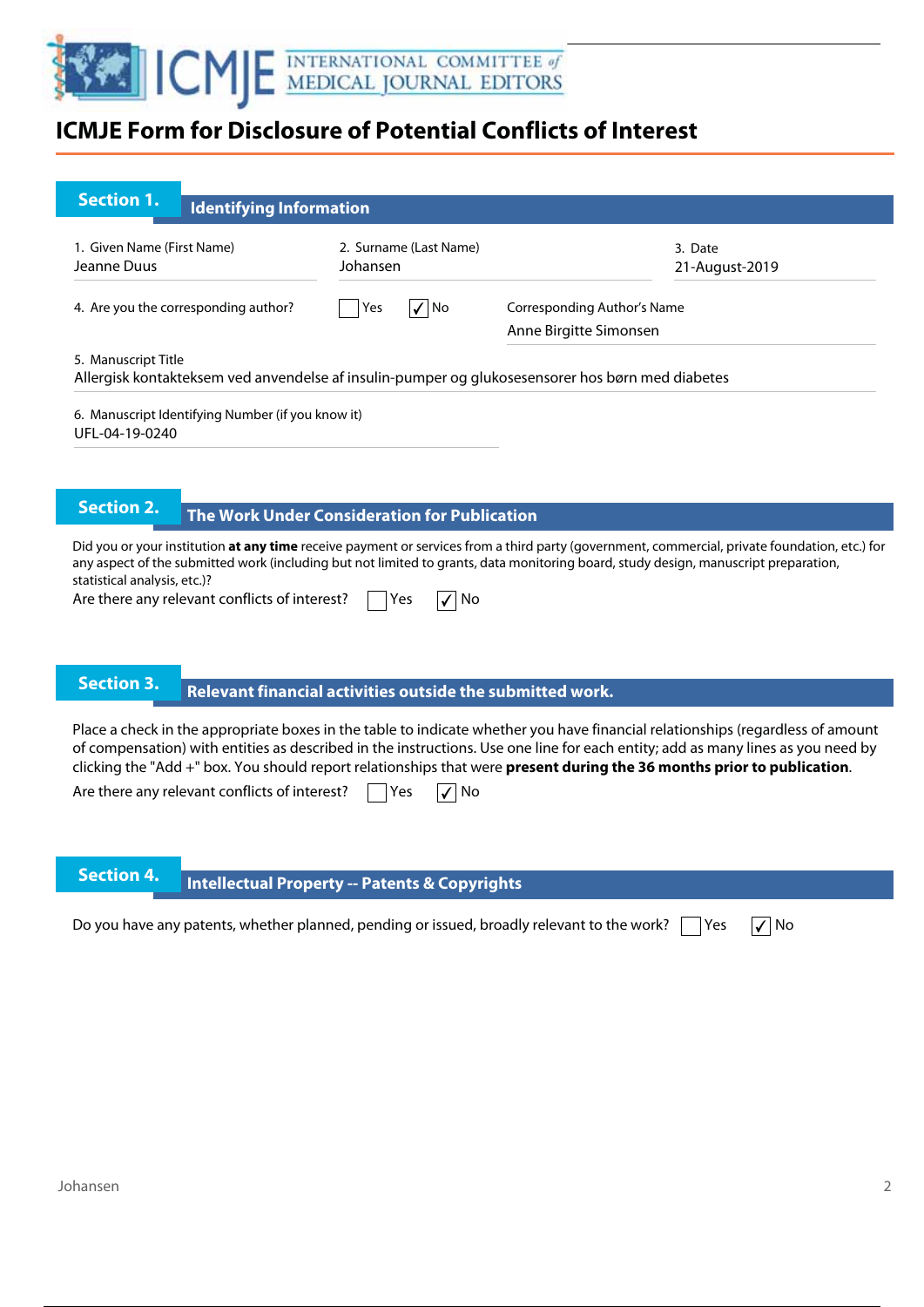

## **Section 5.** Relationships not covered above

Are there other relationships or activities that readers could perceive to have influenced, or that give the appearance of potentially influencing, what you wrote in the submitted work?

Yes, the following relationships/conditions/circumstances are present (explain below):

 $\sqrt{\sqrt{}}$  No other relationships/conditions/circumstances that present a potential conflict of interest

At the time of manuscript acceptance, journals will ask authors to confirm and, if necessary, update their disclosure statements. On occasion, journals may ask authors to disclose further information about reported relationships.

### **Section 6. Disclosure Statement**

Based on the above disclosures, this form will automatically generate a disclosure statement, which will appear in the box below.

I have no conflicts of interest to declare.

### **Evaluation and Feedback**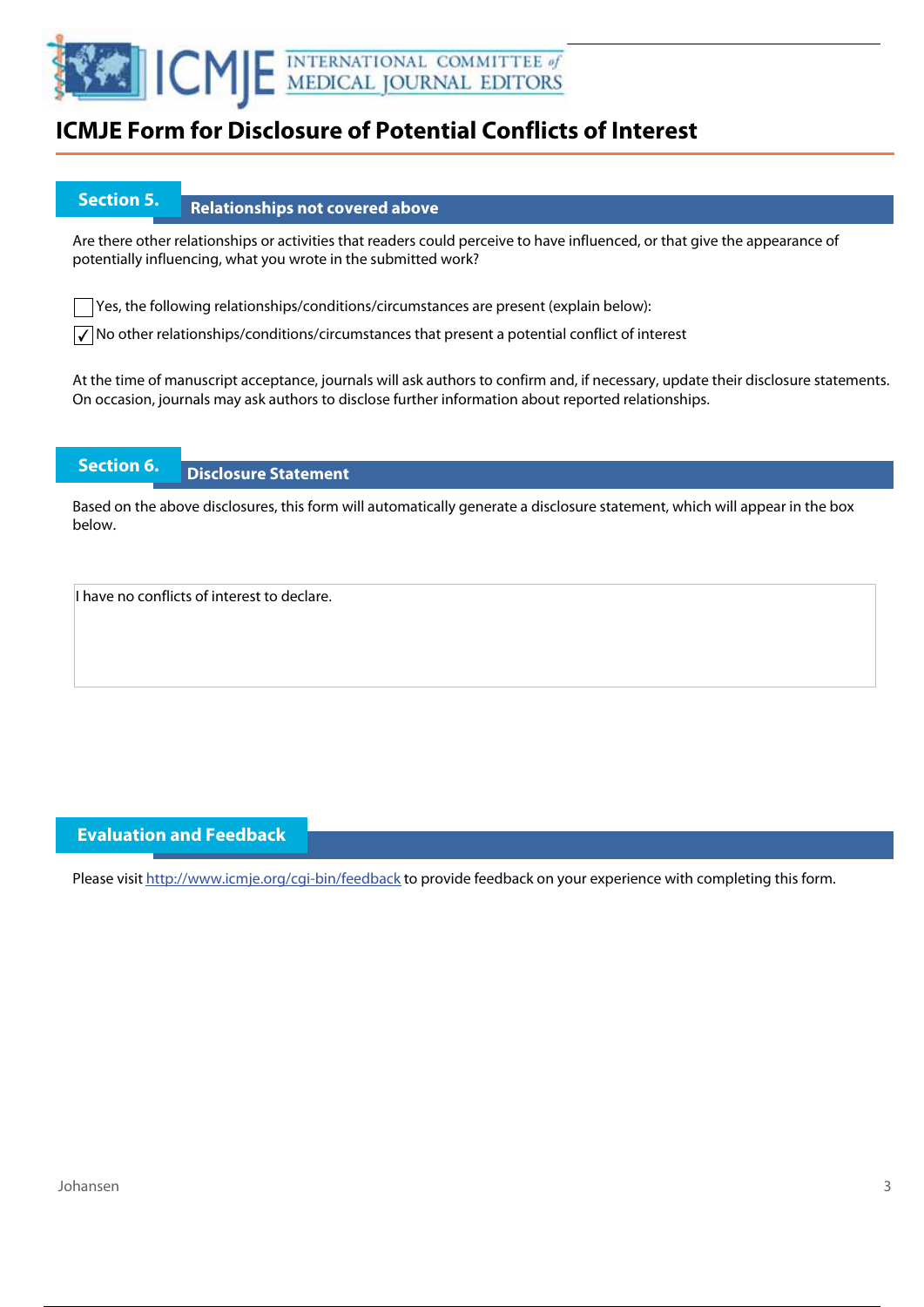

### **Instructions**

**The purpose of this form is to provide readers of your manuscript with information about your other interests that could influence how they receive and understand your work. The form is designed to be completed electronically and stored electronically. It contains programming that allows appropriate data display. Each author should submit a separate form and is responsible for the accuracy and completeness of the submitted information. The form is in six parts.** 

#### **Identifying information. 1.**

#### **The work under consideration for publication. 2.**

This section asks for information about the work that you have submitted for publication. The time frame for this reporting is that of the work itself, from the initial conception and planning to the present. The requested information is about resources that you received, either directly or indirectly (via your institution), to enable you to complete the work. Checking "No" means that you did the work without receiving any financial support from any third party -- that is, the work was supported by funds from the same institution that pays your salary and that institution did not receive third-party funds with which to pay you. If you or your institution received funds from a third party to support the work, such as a government granting agency, charitable foundation or commercial sponsor, check "Yes".

#### **Relevant financial activities outside the submitted work. 3.**

This section asks about your financial relationships with entities in the bio-medical arena that could be perceived to influence, or that give the appearance of potentially influencing, what you wrote in the submitted work. You should disclose interactions with ANY entity that could be considered broadly relevant to the work. For example, if your article is about testing an epidermal growth factor receptor (EGFR) antagonist in lung cancer, you should report all associations with entities pursuing diagnostic or therapeutic strategies in cancer in general, not just in the area of EGFR or lung cancer.

Report all sources of revenue paid (or promised to be paid) directly to you or your institution on your behalf over the 36 months prior to submission of the work. This should include all monies from sources with relevance to the submitted work, not just monies from the entity that sponsored the research. Please note that your interactions with the work's sponsor that are outside the submitted work should also be listed here. If there is any question, it is usually better to disclose a relationship than not to do so.

 For grants you have received for work outside the submitted work, you should disclose support ONLY from entities that could be perceived to be affected financially by the published work, such as drug companies, or foundations supported by entities that could be perceived to have a financial stake in the outcome. Public funding sources, such as government agencies, charitable foundations or academic institutions, need not be disclosed. For example, if a government agency sponsored a study in which you have been involved and drugs were provided by a pharmaceutical company, you need only list the pharmaceutical company.

#### **Intellectual Property. 4.**

This section asks about patents and copyrights, whether pending, issued, licensed and/or receiving royalties.

#### **Relationships not covered above. 5.**

Use this section to report other relationships or activities that readers could perceive to have influenced, or that give the appearance of potentially influencing, what you wrote in the submitted work.

### **Definitions.**

**Entity:** government agency, foundation, commercial sponsor, academic institution, etc.

**Grant:** A grant from an entity, generally [but not always] paid to your organization

**Personal Fees:** Monies paid to you for services rendered, generally honoraria, royalties, or fees for consulting , lectures, speakers bureaus, expert testimony, employment, or other affiliations

**Non-Financial Support:** Examples include drugs/equipment supplied by the entity, travel paid by the entity, writing assistance, administrative support, etc**.**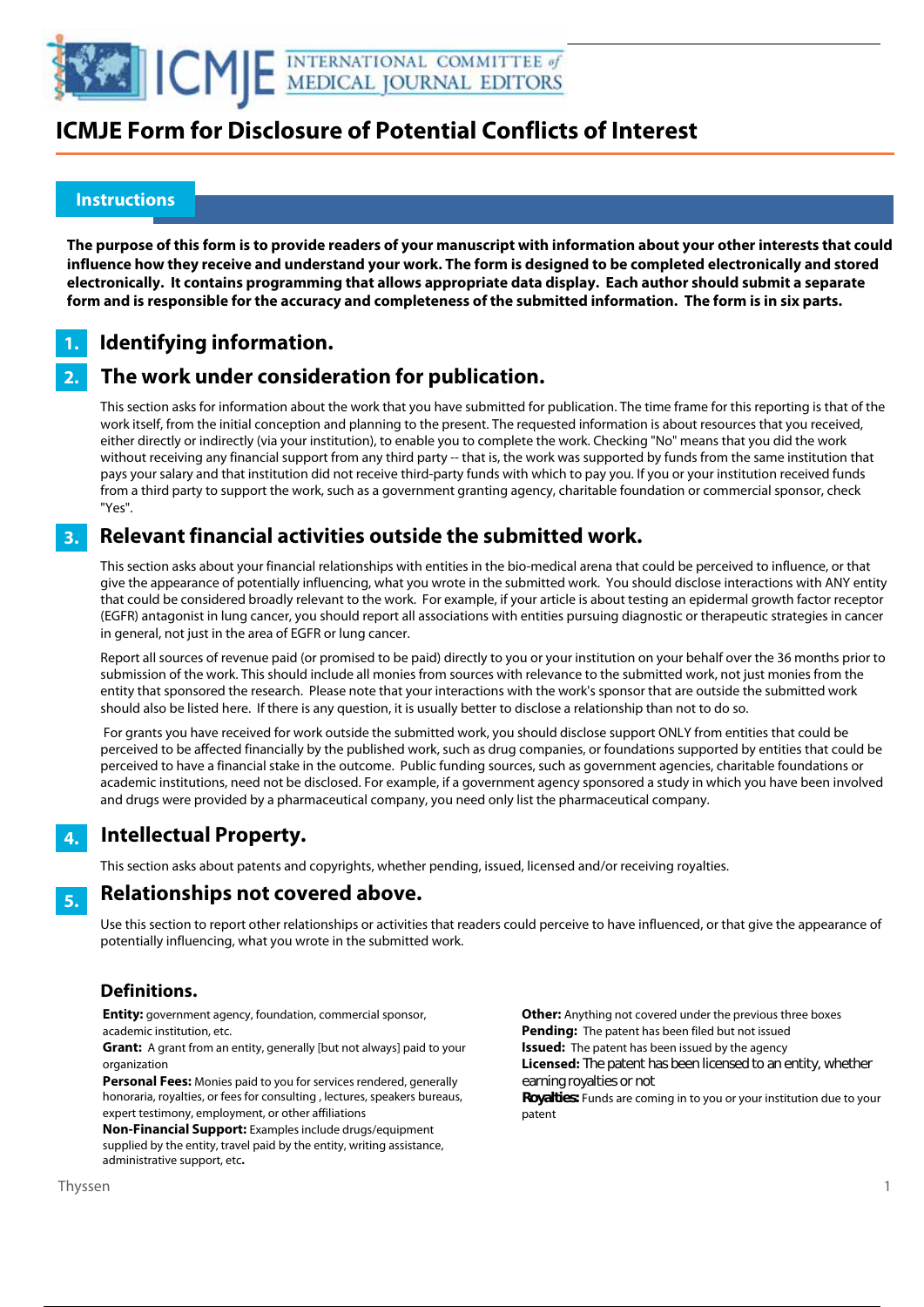

| <b>Section 1.</b>                               | <b>Identifying Information</b>                    |                                                           |                                                                                                                                                                                                                                                                                                                                                                                             |
|-------------------------------------------------|---------------------------------------------------|-----------------------------------------------------------|---------------------------------------------------------------------------------------------------------------------------------------------------------------------------------------------------------------------------------------------------------------------------------------------------------------------------------------------------------------------------------------------|
| 1. Given Name (First Name)<br>Jacob Pontoppidan |                                                   | 2. Surname (Last Name)<br>Thyssen                         | 3. Date<br>21-August-2019                                                                                                                                                                                                                                                                                                                                                                   |
| 4. Are you the corresponding author?            |                                                   | $\sqrt{ N}$<br>Yes                                        | Corresponding Author's Name<br>Anne Birgitte Simonsen                                                                                                                                                                                                                                                                                                                                       |
| 5. Manuscript Title                             |                                                   |                                                           | Allergisk kontakteksem ved anvendelse af insulin-pumper og glukosesensorer hos børn med diabetes                                                                                                                                                                                                                                                                                            |
| UFL-04-19-0240                                  | 6. Manuscript Identifying Number (if you know it) |                                                           |                                                                                                                                                                                                                                                                                                                                                                                             |
|                                                 |                                                   |                                                           |                                                                                                                                                                                                                                                                                                                                                                                             |
| <b>Section 2.</b>                               |                                                   | <b>The Work Under Consideration for Publication</b>       |                                                                                                                                                                                                                                                                                                                                                                                             |
| statistical analysis, etc.)?                    |                                                   |                                                           | Did you or your institution at any time receive payment or services from a third party (government, commercial, private foundation, etc.) for<br>any aspect of the submitted work (including but not limited to grants, data monitoring board, study design, manuscript preparation,                                                                                                        |
|                                                 | Are there any relevant conflicts of interest?     | No<br>Yes                                                 |                                                                                                                                                                                                                                                                                                                                                                                             |
|                                                 |                                                   |                                                           |                                                                                                                                                                                                                                                                                                                                                                                             |
| <b>Section 3.</b>                               |                                                   |                                                           |                                                                                                                                                                                                                                                                                                                                                                                             |
|                                                 |                                                   | Relevant financial activities outside the submitted work. |                                                                                                                                                                                                                                                                                                                                                                                             |
|                                                 |                                                   |                                                           | Place a check in the appropriate boxes in the table to indicate whether you have financial relationships (regardless of amount<br>of compensation) with entities as described in the instructions. Use one line for each entity; add as many lines as you need by<br>clicking the "Add +" box. You should report relationships that were present during the 36 months prior to publication. |
|                                                 | Are there any relevant conflicts of interest?     | Yes<br>  No                                               |                                                                                                                                                                                                                                                                                                                                                                                             |
|                                                 |                                                   |                                                           |                                                                                                                                                                                                                                                                                                                                                                                             |
| $C$ action $\Lambda$                            |                                                   |                                                           |                                                                                                                                                                                                                                                                                                                                                                                             |

| Do you have any patents, whether planned, pending or issued, broadly relevant to the work? $\Box$ Yes $\Box$ No |  |  |
|-----------------------------------------------------------------------------------------------------------------|--|--|
|-----------------------------------------------------------------------------------------------------------------|--|--|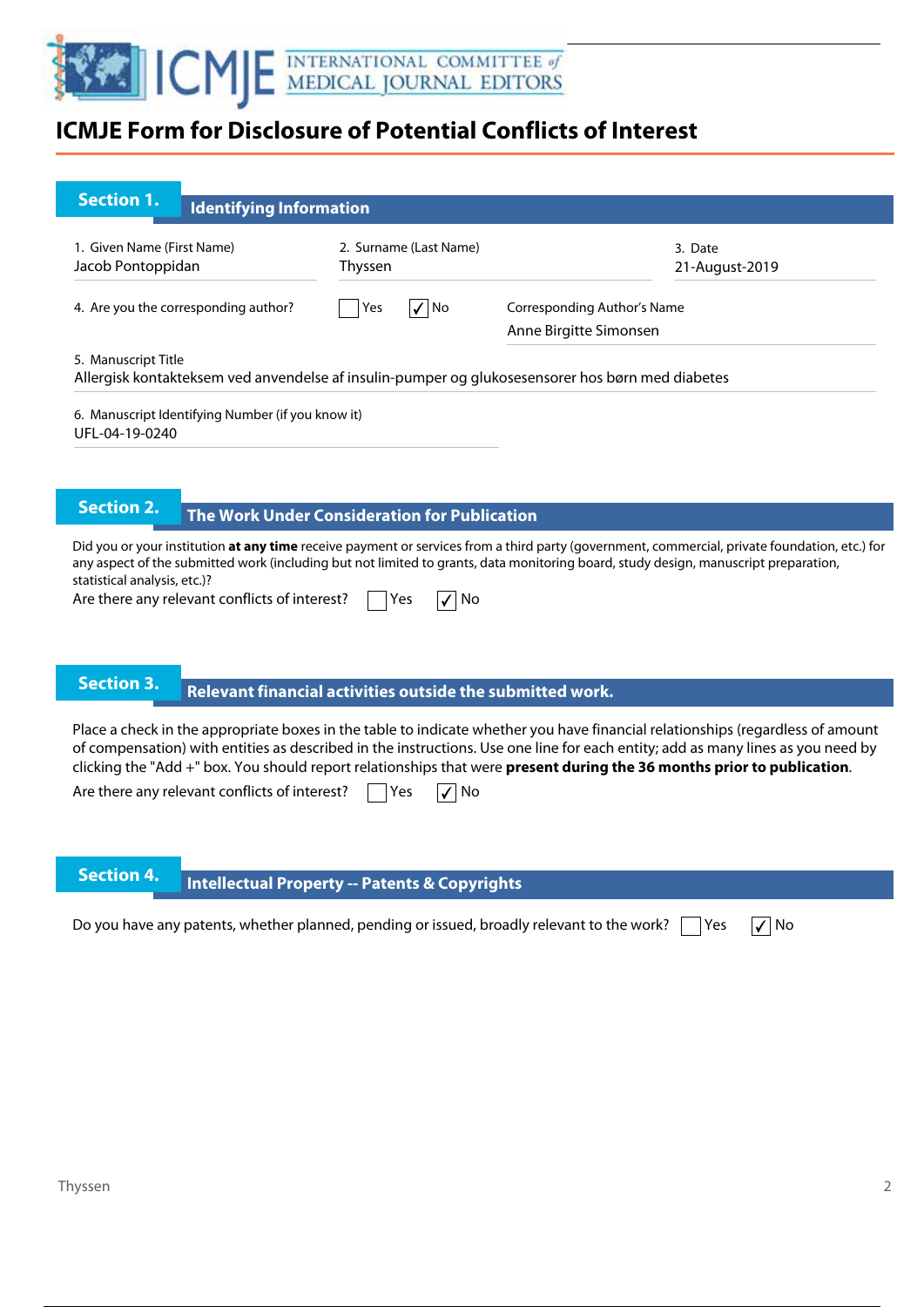

## **Section 5.** Relationships not covered above

Are there other relationships or activities that readers could perceive to have influenced, or that give the appearance of potentially influencing, what you wrote in the submitted work?

Yes, the following relationships/conditions/circumstances are present (explain below):

 $\sqrt{\sqrt{}}$  No other relationships/conditions/circumstances that present a potential conflict of interest

At the time of manuscript acceptance, journals will ask authors to confirm and, if necessary, update their disclosure statements. On occasion, journals may ask authors to disclose further information about reported relationships.

### **Section 6. Disclosure Statement**

Based on the above disclosures, this form will automatically generate a disclosure statement, which will appear in the box below.

I have no conflicts of interest to declare.

### **Evaluation and Feedback**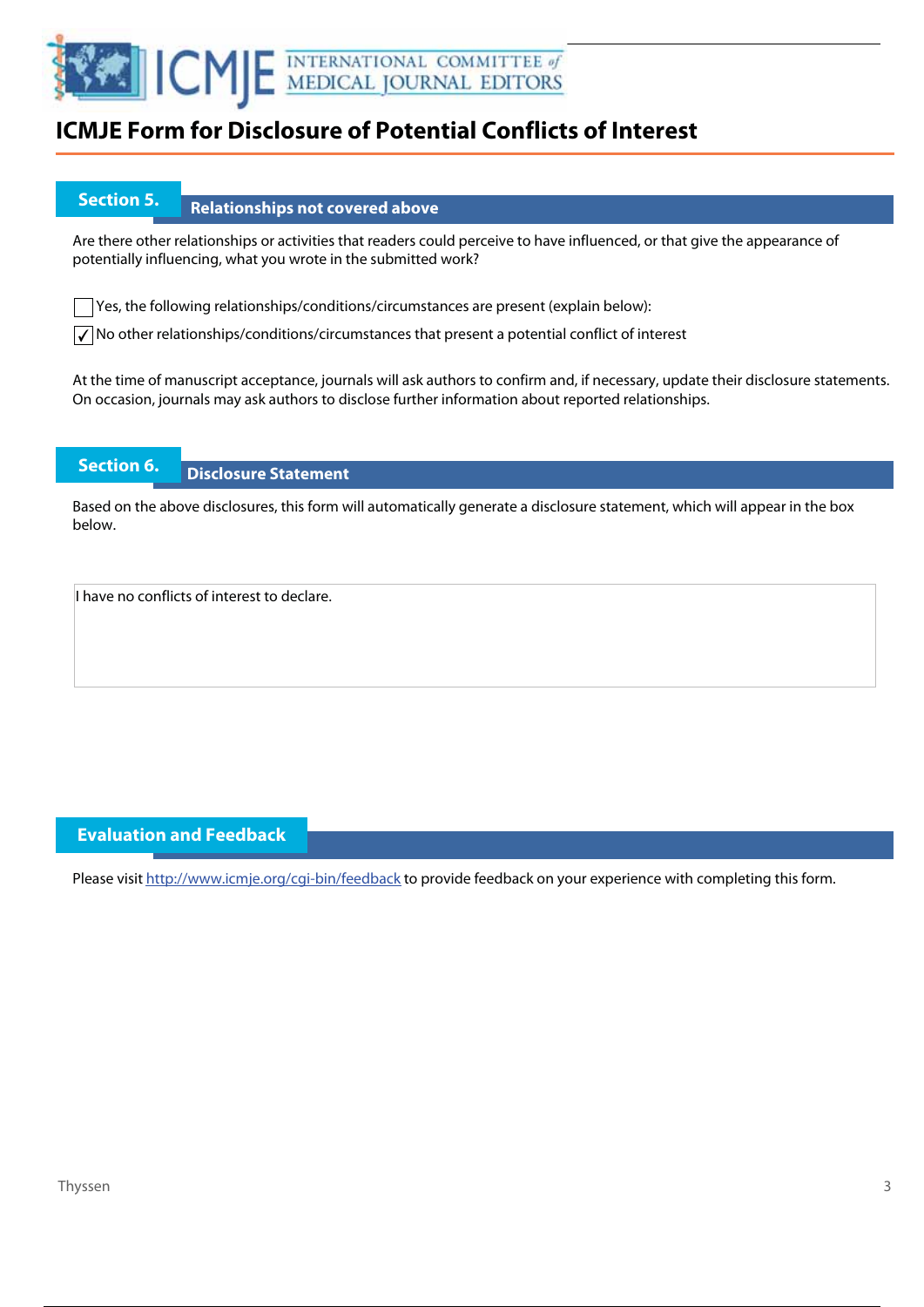

### **Instructions**

**The purpose of this form is to provide readers of your manuscript with information about your other interests that could influence how they receive and understand your work. The form is designed to be completed electronically and stored electronically. It contains programming that allows appropriate data display. Each author should submit a separate form and is responsible for the accuracy and completeness of the submitted information. The form is in six parts.** 

#### **Identifying information. 1.**

#### **The work under consideration for publication. 2.**

This section asks for information about the work that you have submitted for publication. The time frame for this reporting is that of the work itself, from the initial conception and planning to the present. The requested information is about resources that you received, either directly or indirectly (via your institution), to enable you to complete the work. Checking "No" means that you did the work without receiving any financial support from any third party -- that is, the work was supported by funds from the same institution that pays your salary and that institution did not receive third-party funds with which to pay you. If you or your institution received funds from a third party to support the work, such as a government granting agency, charitable foundation or commercial sponsor, check "Yes".

#### **Relevant financial activities outside the submitted work. 3.**

This section asks about your financial relationships with entities in the bio-medical arena that could be perceived to influence, or that give the appearance of potentially influencing, what you wrote in the submitted work. You should disclose interactions with ANY entity that could be considered broadly relevant to the work. For example, if your article is about testing an epidermal growth factor receptor (EGFR) antagonist in lung cancer, you should report all associations with entities pursuing diagnostic or therapeutic strategies in cancer in general, not just in the area of EGFR or lung cancer.

Report all sources of revenue paid (or promised to be paid) directly to you or your institution on your behalf over the 36 months prior to submission of the work. This should include all monies from sources with relevance to the submitted work, not just monies from the entity that sponsored the research. Please note that your interactions with the work's sponsor that are outside the submitted work should also be listed here. If there is any question, it is usually better to disclose a relationship than not to do so.

 For grants you have received for work outside the submitted work, you should disclose support ONLY from entities that could be perceived to be affected financially by the published work, such as drug companies, or foundations supported by entities that could be perceived to have a financial stake in the outcome. Public funding sources, such as government agencies, charitable foundations or academic institutions, need not be disclosed. For example, if a government agency sponsored a study in which you have been involved and drugs were provided by a pharmaceutical company, you need only list the pharmaceutical company.

#### **Intellectual Property. 4.**

This section asks about patents and copyrights, whether pending, issued, licensed and/or receiving royalties.

#### **Relationships not covered above. 5.**

Use this section to report other relationships or activities that readers could perceive to have influenced, or that give the appearance of potentially influencing, what you wrote in the submitted work.

### **Definitions.**

**Entity:** government agency, foundation, commercial sponsor, academic institution, etc.

**Grant:** A grant from an entity, generally [but not always] paid to your organization

**Personal Fees:** Monies paid to you for services rendered, generally honoraria, royalties, or fees for consulting , lectures, speakers bureaus, expert testimony, employment, or other affiliations

**Non-Financial Support:** Examples include drugs/equipment supplied by the entity, travel paid by the entity, writing assistance, administrative support, etc**.**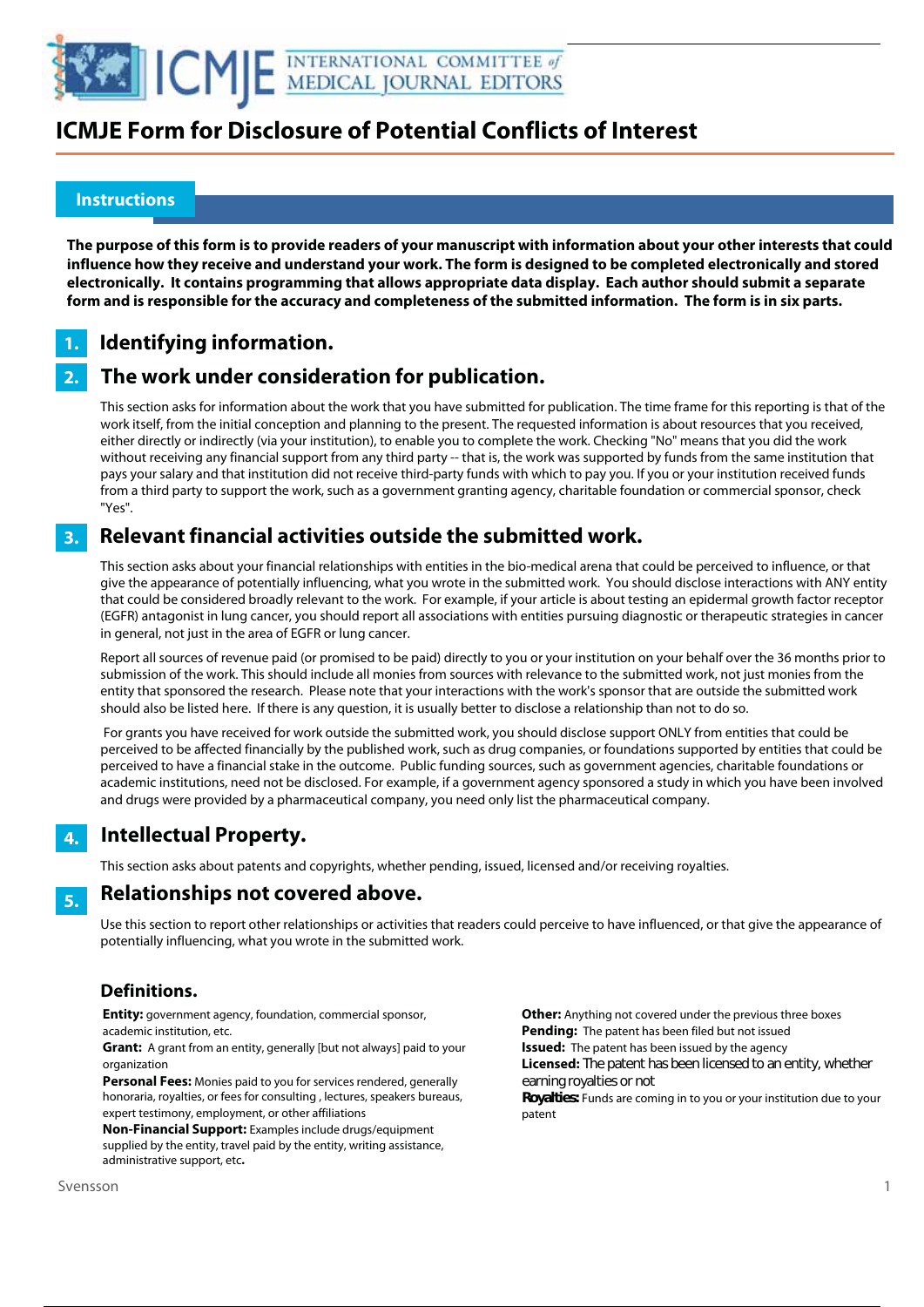

| <b>Section 1.</b><br><b>Identifying Information</b>                                                                     |                                                           |                                                                                                                                                                                                                                                                                                                                                                                             |
|-------------------------------------------------------------------------------------------------------------------------|-----------------------------------------------------------|---------------------------------------------------------------------------------------------------------------------------------------------------------------------------------------------------------------------------------------------------------------------------------------------------------------------------------------------------------------------------------------------|
| 1. Given Name (First Name)<br>Jannet                                                                                    | 2. Surname (Last Name)<br>Svensson                        | 3. Date<br>21-August-2019                                                                                                                                                                                                                                                                                                                                                                   |
| 4. Are you the corresponding author?                                                                                    | $\sqrt{ N_{0}}$<br>Yes                                    | Corresponding Author's Name<br>Anne Birgitte Simonsen                                                                                                                                                                                                                                                                                                                                       |
| 5. Manuscript Title<br>Allergisk kontakteksem ved anvendelse af insulin-pumper og glukosesensorer hos børn med diabetes |                                                           |                                                                                                                                                                                                                                                                                                                                                                                             |
| 6. Manuscript Identifying Number (if you know it)<br>UFL-04-19-0240                                                     |                                                           |                                                                                                                                                                                                                                                                                                                                                                                             |
|                                                                                                                         |                                                           |                                                                                                                                                                                                                                                                                                                                                                                             |
| <b>Section 2.</b>                                                                                                       | The Work Under Consideration for Publication              |                                                                                                                                                                                                                                                                                                                                                                                             |
| statistical analysis, etc.)?<br>Are there any relevant conflicts of interest?                                           | No<br>Yes                                                 | Did you or your institution at any time receive payment or services from a third party (government, commercial, private foundation, etc.) for<br>any aspect of the submitted work (including but not limited to grants, data monitoring board, study design, manuscript preparation,                                                                                                        |
| <b>Section 3.</b>                                                                                                       | Relevant financial activities outside the submitted work. |                                                                                                                                                                                                                                                                                                                                                                                             |
| Are there any relevant conflicts of interest?                                                                           | No<br>Yes                                                 | Place a check in the appropriate boxes in the table to indicate whether you have financial relationships (regardless of amount<br>of compensation) with entities as described in the instructions. Use one line for each entity; add as many lines as you need by<br>clicking the "Add +" box. You should report relationships that were present during the 36 months prior to publication. |
| <b>Section 4.</b>                                                                                                       | <b>Intellectual Property -- Patents &amp; Copyrights</b>  |                                                                                                                                                                                                                                                                                                                                                                                             |

Do you have any patents, whether planned, pending or issued, broadly relevant to the work?  $\Box$  Yes  $\Box$  No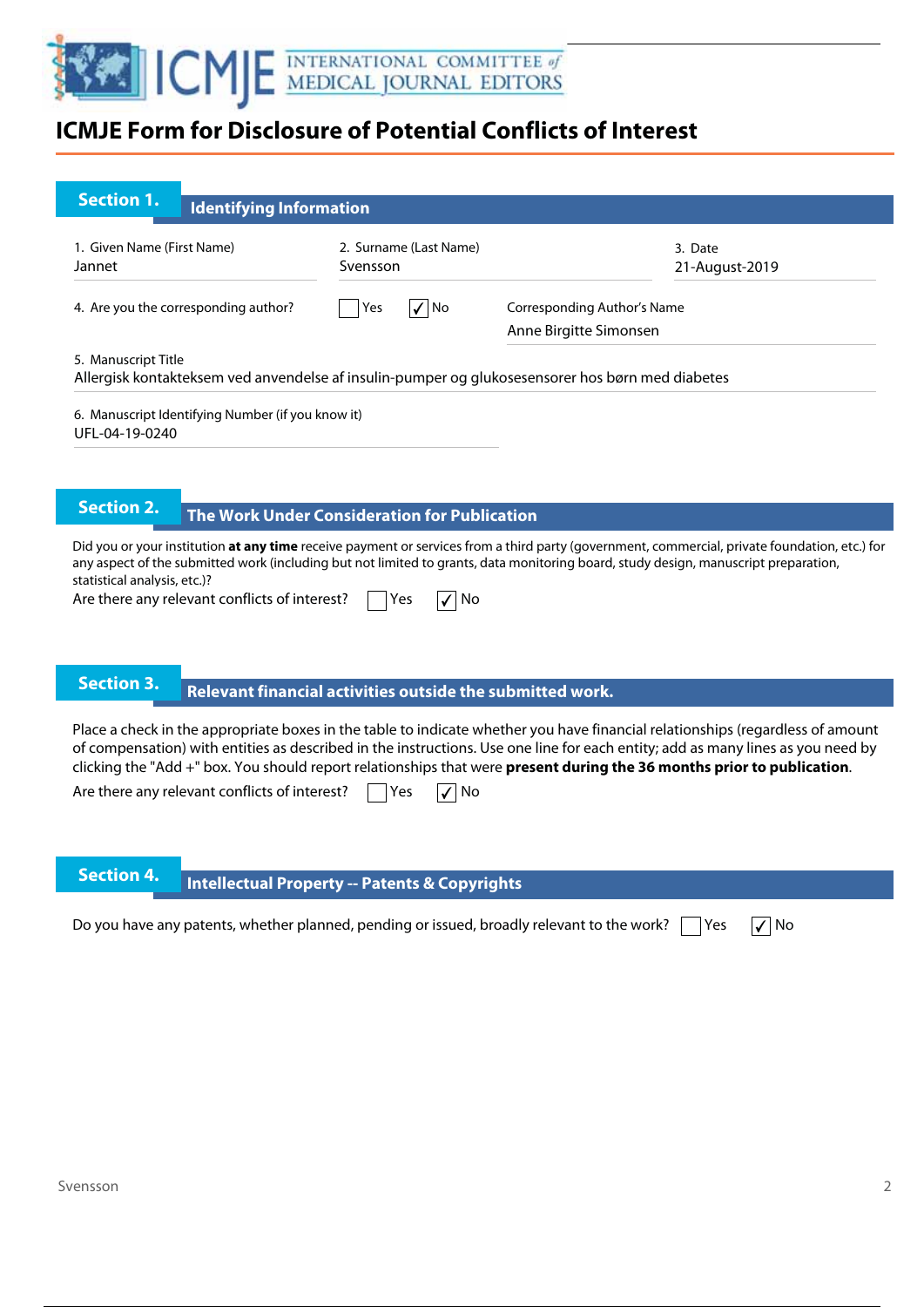

## **Section 5.** Relationships not covered above

Are there other relationships or activities that readers could perceive to have influenced, or that give the appearance of potentially influencing, what you wrote in the submitted work?

Yes, the following relationships/conditions/circumstances are present (explain below):

 $\sqrt{\sqrt{}}$  No other relationships/conditions/circumstances that present a potential conflict of interest

At the time of manuscript acceptance, journals will ask authors to confirm and, if necessary, update their disclosure statements. On occasion, journals may ask authors to disclose further information about reported relationships.

### **Section 6. Disclosure Statement**

Based on the above disclosures, this form will automatically generate a disclosure statement, which will appear in the box below.

I have no conflicts of interest to declare.

### **Evaluation and Feedback**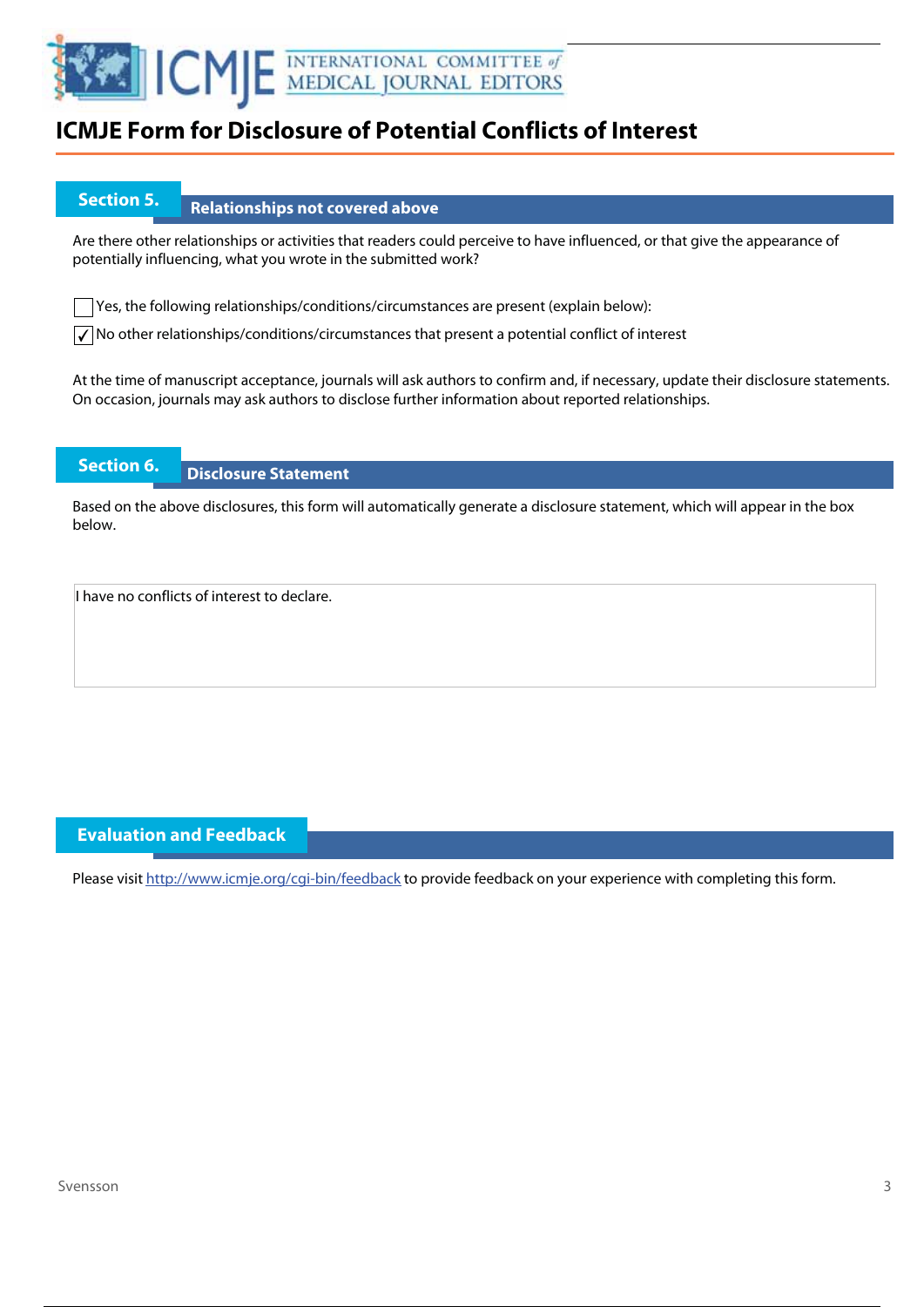

### **Instructions**

**The purpose of this form is to provide readers of your manuscript with information about your other interests that could influence how they receive and understand your work. The form is designed to be completed electronically and stored electronically. It contains programming that allows appropriate data display. Each author should submit a separate form and is responsible for the accuracy and completeness of the submitted information. The form is in six parts.** 

#### **Identifying information. 1.**

#### **The work under consideration for publication. 2.**

This section asks for information about the work that you have submitted for publication. The time frame for this reporting is that of the work itself, from the initial conception and planning to the present. The requested information is about resources that you received, either directly or indirectly (via your institution), to enable you to complete the work. Checking "No" means that you did the work without receiving any financial support from any third party -- that is, the work was supported by funds from the same institution that pays your salary and that institution did not receive third-party funds with which to pay you. If you or your institution received funds from a third party to support the work, such as a government granting agency, charitable foundation or commercial sponsor, check "Yes".

#### **Relevant financial activities outside the submitted work. 3.**

This section asks about your financial relationships with entities in the bio-medical arena that could be perceived to influence, or that give the appearance of potentially influencing, what you wrote in the submitted work. You should disclose interactions with ANY entity that could be considered broadly relevant to the work. For example, if your article is about testing an epidermal growth factor receptor (EGFR) antagonist in lung cancer, you should report all associations with entities pursuing diagnostic or therapeutic strategies in cancer in general, not just in the area of EGFR or lung cancer.

Report all sources of revenue paid (or promised to be paid) directly to you or your institution on your behalf over the 36 months prior to submission of the work. This should include all monies from sources with relevance to the submitted work, not just monies from the entity that sponsored the research. Please note that your interactions with the work's sponsor that are outside the submitted work should also be listed here. If there is any question, it is usually better to disclose a relationship than not to do so.

 For grants you have received for work outside the submitted work, you should disclose support ONLY from entities that could be perceived to be affected financially by the published work, such as drug companies, or foundations supported by entities that could be perceived to have a financial stake in the outcome. Public funding sources, such as government agencies, charitable foundations or academic institutions, need not be disclosed. For example, if a government agency sponsored a study in which you have been involved and drugs were provided by a pharmaceutical company, you need only list the pharmaceutical company.

#### **Intellectual Property. 4.**

This section asks about patents and copyrights, whether pending, issued, licensed and/or receiving royalties.

#### **Relationships not covered above. 5.**

Use this section to report other relationships or activities that readers could perceive to have influenced, or that give the appearance of potentially influencing, what you wrote in the submitted work.

### **Definitions.**

**Entity:** government agency, foundation, commercial sponsor, academic institution, etc.

**Grant:** A grant from an entity, generally [but not always] paid to your organization

**Personal Fees:** Monies paid to you for services rendered, generally honoraria, royalties, or fees for consulting , lectures, speakers bureaus, expert testimony, employment, or other affiliations

**Non-Financial Support:** Examples include drugs/equipment supplied by the entity, travel paid by the entity, writing assistance, administrative support, etc**.**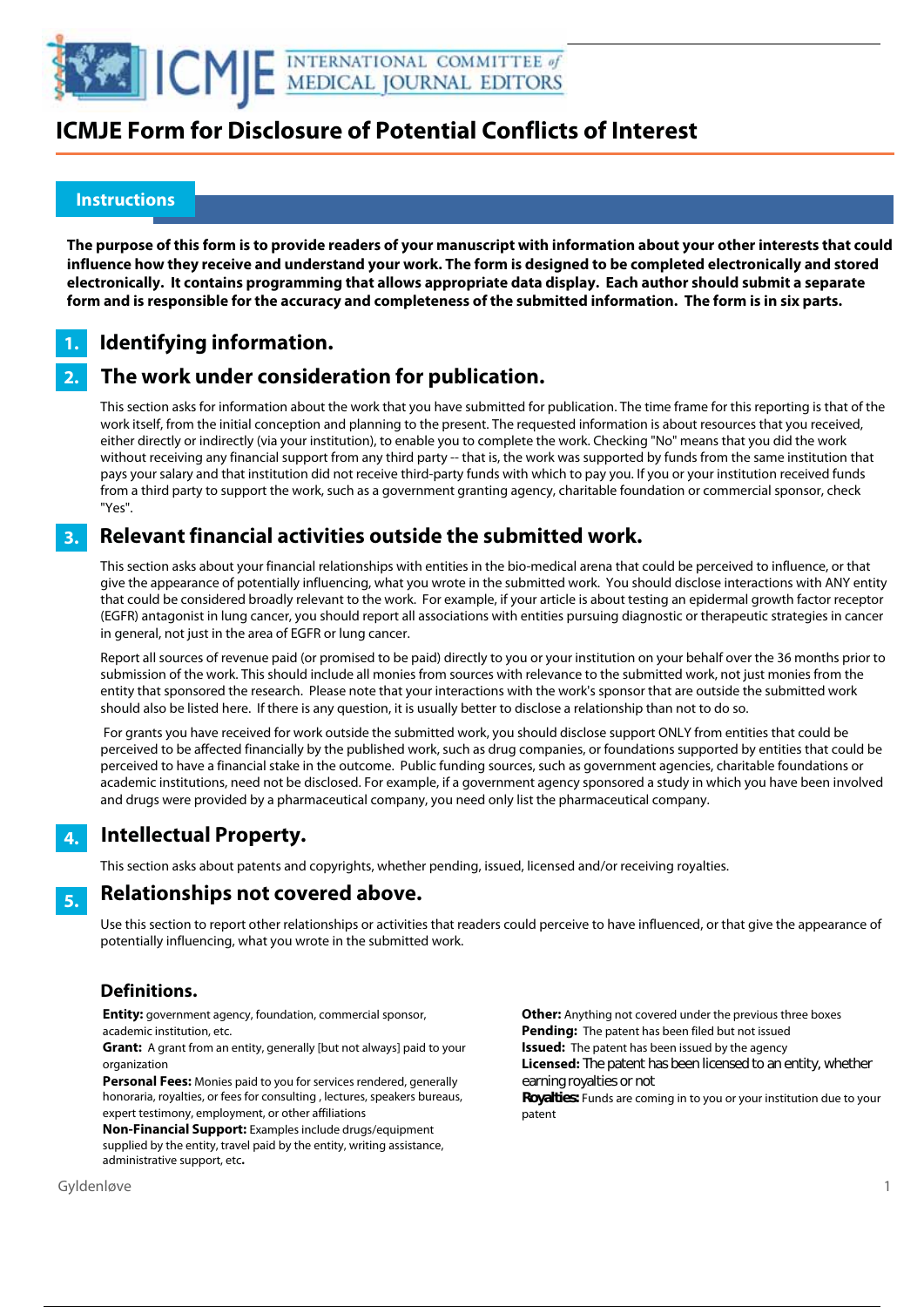

| <b>Section 1.</b>                   | <b>Identifying Information</b>                    |                                                           |                                                                                                                                                                                                                                                                                                                                                                                             |
|-------------------------------------|---------------------------------------------------|-----------------------------------------------------------|---------------------------------------------------------------------------------------------------------------------------------------------------------------------------------------------------------------------------------------------------------------------------------------------------------------------------------------------------------------------------------------------|
| 1. Given Name (First Name)<br>Mette |                                                   | 2. Surname (Last Name)<br>Gyldenløve                      | 3. Date<br>21-August-2019                                                                                                                                                                                                                                                                                                                                                                   |
|                                     | 4. Are you the corresponding author?              | $\sqrt{ N_{0}}$<br>Yes                                    | Corresponding Author's Name<br>Anne Birgitte Simonsen                                                                                                                                                                                                                                                                                                                                       |
| 5. Manuscript Title                 |                                                   |                                                           | Allergisk kontakteksem ved anvendelse af insulin-pumper og glukosesensorer hos børn med diabetes                                                                                                                                                                                                                                                                                            |
| UFL-04-19-0240                      | 6. Manuscript Identifying Number (if you know it) |                                                           |                                                                                                                                                                                                                                                                                                                                                                                             |
| <b>Section 2.</b>                   |                                                   | <b>The Work Under Consideration for Publication</b>       |                                                                                                                                                                                                                                                                                                                                                                                             |
| statistical analysis, etc.)?        | Are there any relevant conflicts of interest?     | No<br>Yes                                                 | Did you or your institution at any time receive payment or services from a third party (government, commercial, private foundation, etc.) for<br>any aspect of the submitted work (including but not limited to grants, data monitoring board, study design, manuscript preparation,                                                                                                        |
| <b>Section 3.</b>                   |                                                   | Relevant financial activities outside the submitted work. |                                                                                                                                                                                                                                                                                                                                                                                             |
|                                     | Are there any relevant conflicts of interest?     | Yes<br>No                                                 | Place a check in the appropriate boxes in the table to indicate whether you have financial relationships (regardless of amount<br>of compensation) with entities as described in the instructions. Use one line for each entity; add as many lines as you need by<br>clicking the "Add +" box. You should report relationships that were present during the 36 months prior to publication. |
| <b>Section 4</b>                    |                                                   |                                                           |                                                                                                                                                                                                                                                                                                                                                                                             |

| Do you have any patents, whether planned, pending or issued, broadly relevant to the work? $\Box$ Yes $\Box$ No |  |  |  |  |
|-----------------------------------------------------------------------------------------------------------------|--|--|--|--|
|-----------------------------------------------------------------------------------------------------------------|--|--|--|--|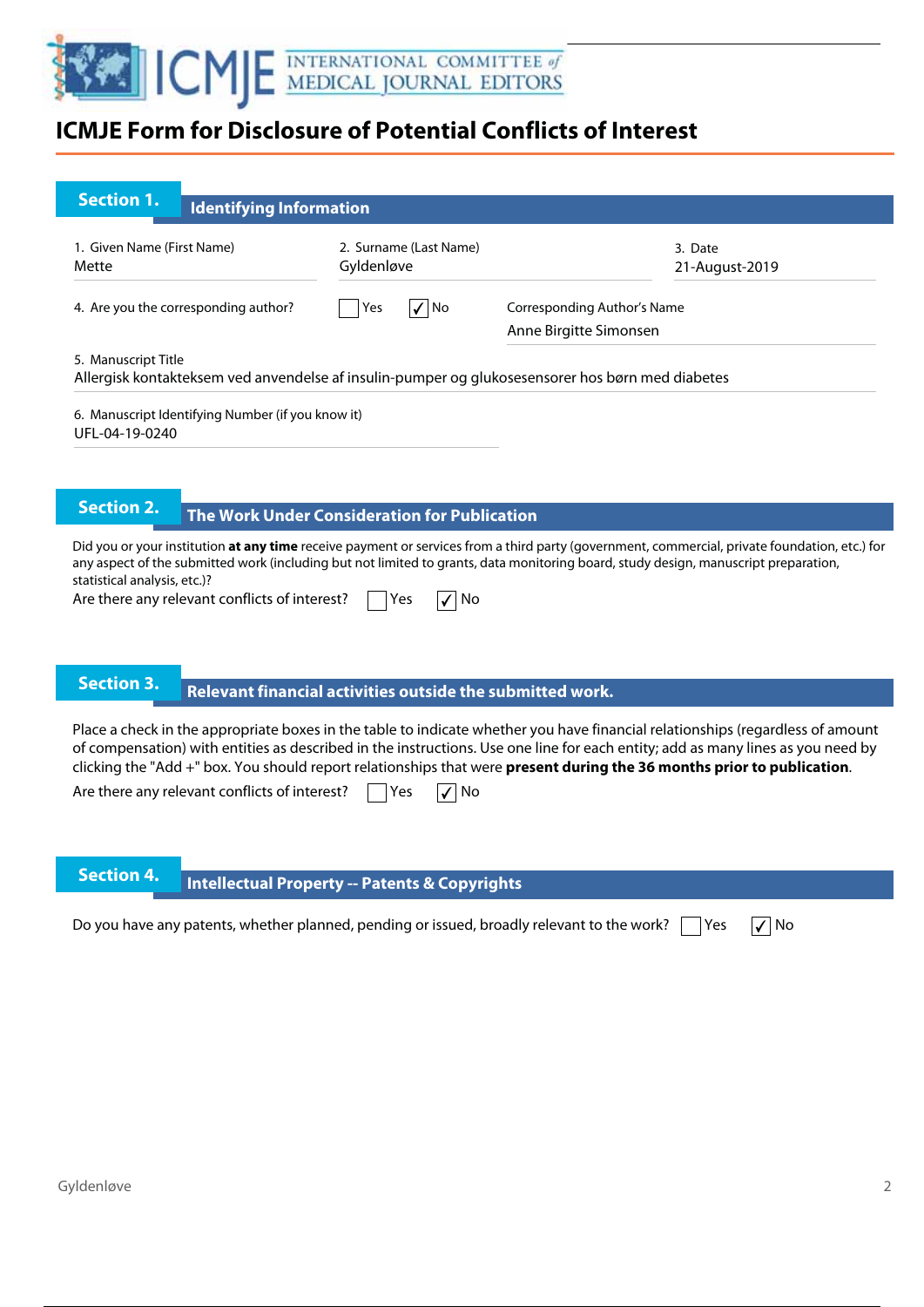

## **Section 5.** Relationships not covered above

Are there other relationships or activities that readers could perceive to have influenced, or that give the appearance of potentially influencing, what you wrote in the submitted work?

Yes, the following relationships/conditions/circumstances are present (explain below):

 $\sqrt{\sqrt{}}$  No other relationships/conditions/circumstances that present a potential conflict of interest

At the time of manuscript acceptance, journals will ask authors to confirm and, if necessary, update their disclosure statements. On occasion, journals may ask authors to disclose further information about reported relationships.

### **Section 6. Disclosure Statement**

Based on the above disclosures, this form will automatically generate a disclosure statement, which will appear in the box below.

I have no conflicts of interest to declare.

### **Evaluation and Feedback**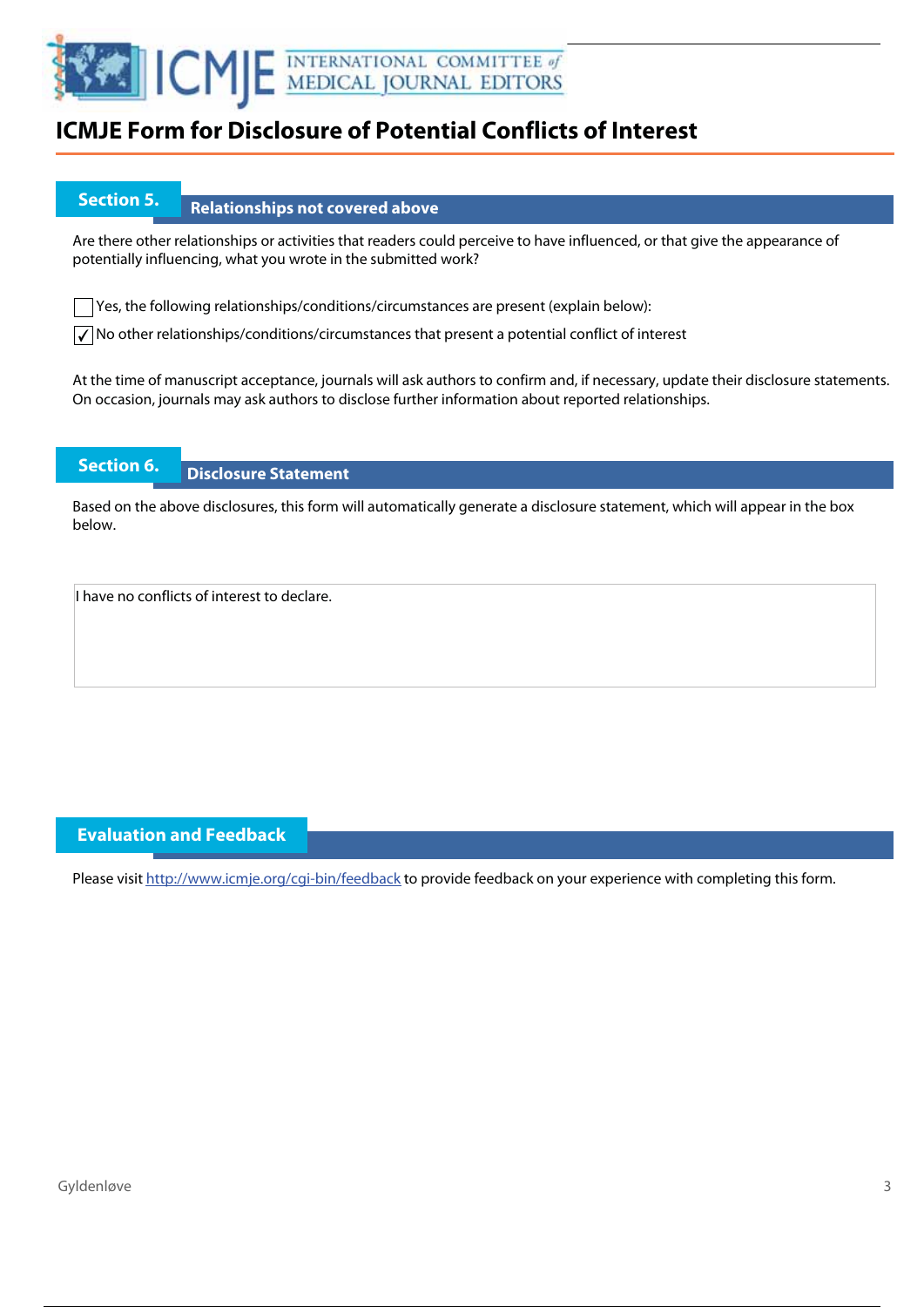

### **Instructions**

**The purpose of this form is to provide readers of your manuscript with information about your other interests that could influence how they receive and understand your work. The form is designed to be completed electronically and stored electronically. It contains programming that allows appropriate data display. Each author should submit a separate form and is responsible for the accuracy and completeness of the submitted information. The form is in six parts.** 

#### **Identifying information. 1.**

#### **The work under consideration for publication. 2.**

This section asks for information about the work that you have submitted for publication. The time frame for this reporting is that of the work itself, from the initial conception and planning to the present. The requested information is about resources that you received, either directly or indirectly (via your institution), to enable you to complete the work. Checking "No" means that you did the work without receiving any financial support from any third party -- that is, the work was supported by funds from the same institution that pays your salary and that institution did not receive third-party funds with which to pay you. If you or your institution received funds from a third party to support the work, such as a government granting agency, charitable foundation or commercial sponsor, check "Yes".

#### **Relevant financial activities outside the submitted work. 3.**

This section asks about your financial relationships with entities in the bio-medical arena that could be perceived to influence, or that give the appearance of potentially influencing, what you wrote in the submitted work. You should disclose interactions with ANY entity that could be considered broadly relevant to the work. For example, if your article is about testing an epidermal growth factor receptor (EGFR) antagonist in lung cancer, you should report all associations with entities pursuing diagnostic or therapeutic strategies in cancer in general, not just in the area of EGFR or lung cancer.

Report all sources of revenue paid (or promised to be paid) directly to you or your institution on your behalf over the 36 months prior to submission of the work. This should include all monies from sources with relevance to the submitted work, not just monies from the entity that sponsored the research. Please note that your interactions with the work's sponsor that are outside the submitted work should also be listed here. If there is any question, it is usually better to disclose a relationship than not to do so.

 For grants you have received for work outside the submitted work, you should disclose support ONLY from entities that could be perceived to be affected financially by the published work, such as drug companies, or foundations supported by entities that could be perceived to have a financial stake in the outcome. Public funding sources, such as government agencies, charitable foundations or academic institutions, need not be disclosed. For example, if a government agency sponsored a study in which you have been involved and drugs were provided by a pharmaceutical company, you need only list the pharmaceutical company.

#### **Intellectual Property. 4.**

This section asks about patents and copyrights, whether pending, issued, licensed and/or receiving royalties.

#### **Relationships not covered above. 5.**

Use this section to report other relationships or activities that readers could perceive to have influenced, or that give the appearance of potentially influencing, what you wrote in the submitted work.

### **Definitions.**

**Entity:** government agency, foundation, commercial sponsor, academic institution, etc.

**Grant:** A grant from an entity, generally [but not always] paid to your organization

**Personal Fees:** Monies paid to you for services rendered, generally honoraria, royalties, or fees for consulting , lectures, speakers bureaus, expert testimony, employment, or other affiliations

**Non-Financial Support:** Examples include drugs/equipment supplied by the entity, travel paid by the entity, writing assistance, administrative support, etc**.**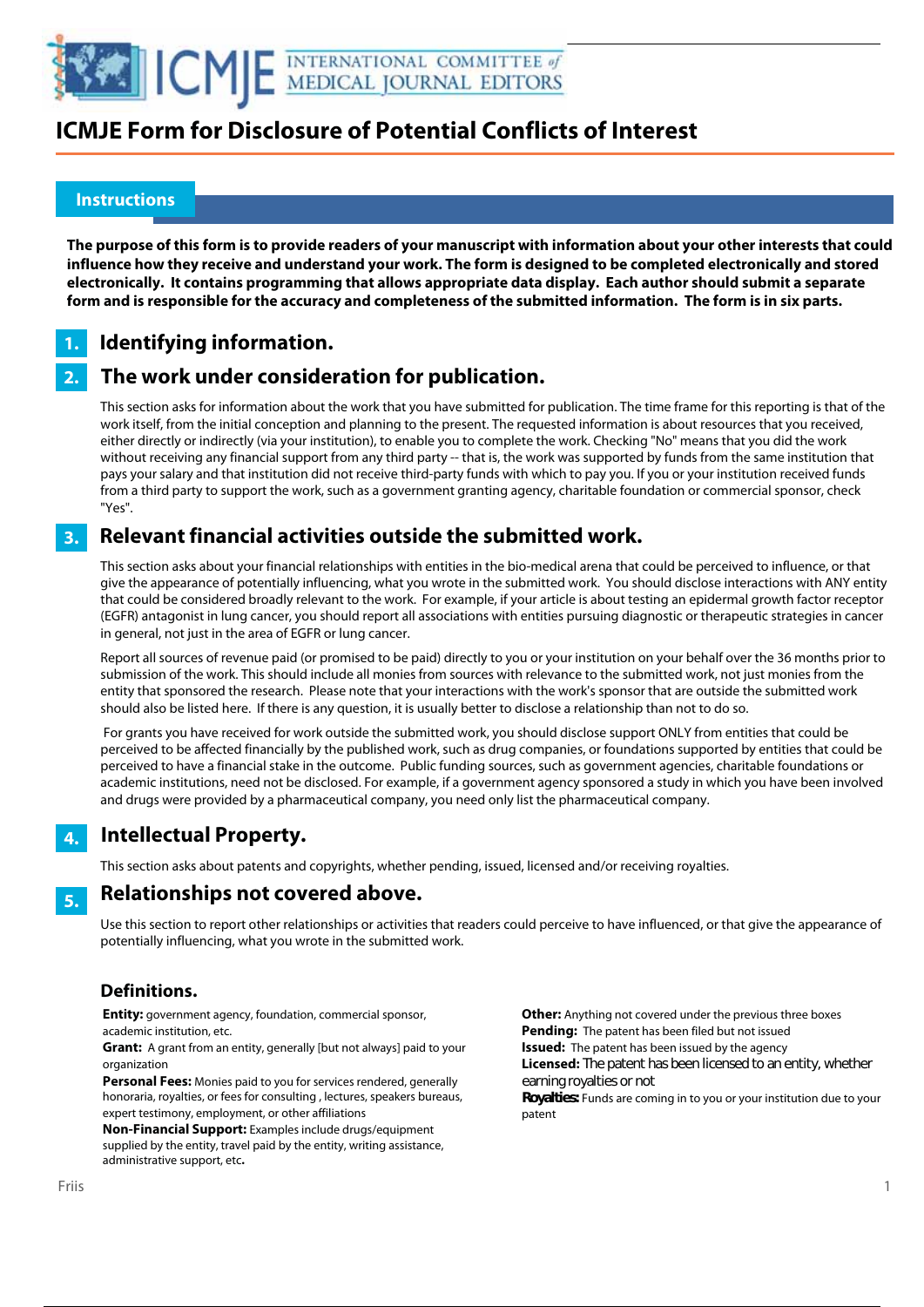

| <b>Section 1.</b>                                  | <b>Identifying Information</b>                    |                                                           |                                                                                                                                                                                                                                                                                                                                                                                             |
|----------------------------------------------------|---------------------------------------------------|-----------------------------------------------------------|---------------------------------------------------------------------------------------------------------------------------------------------------------------------------------------------------------------------------------------------------------------------------------------------------------------------------------------------------------------------------------------------|
| 1. Given Name (First Name)<br><b>Ulrik Fischer</b> |                                                   | 2. Surname (Last Name)<br>Friis                           | 3. Date<br>21-August-2019                                                                                                                                                                                                                                                                                                                                                                   |
| 4. Are you the corresponding author?               |                                                   | $\sqrt{ N_0 }$<br>Yes                                     | Corresponding Author's Name<br>Anne Birgitte Simonsen                                                                                                                                                                                                                                                                                                                                       |
| 5. Manuscript Title                                |                                                   |                                                           | Allergisk kontakteksem ved anvendelse af insulin-pumper og glukosesensorer hos børn med diabetes                                                                                                                                                                                                                                                                                            |
| UFL-04-19-0240                                     | 6. Manuscript Identifying Number (if you know it) |                                                           |                                                                                                                                                                                                                                                                                                                                                                                             |
|                                                    |                                                   |                                                           |                                                                                                                                                                                                                                                                                                                                                                                             |
| <b>Section 2.</b>                                  |                                                   | The Work Under Consideration for Publication              |                                                                                                                                                                                                                                                                                                                                                                                             |
| statistical analysis, etc.)?                       | Are there any relevant conflicts of interest?     | Yes<br>No                                                 | Did you or your institution at any time receive payment or services from a third party (government, commercial, private foundation, etc.) for<br>any aspect of the submitted work (including but not limited to grants, data monitoring board, study design, manuscript preparation,                                                                                                        |
|                                                    |                                                   |                                                           |                                                                                                                                                                                                                                                                                                                                                                                             |
| <b>Section 3.</b>                                  |                                                   | Relevant financial activities outside the submitted work. |                                                                                                                                                                                                                                                                                                                                                                                             |
|                                                    | Are there any relevant conflicts of interest?     | No<br>Yes                                                 | Place a check in the appropriate boxes in the table to indicate whether you have financial relationships (regardless of amount<br>of compensation) with entities as described in the instructions. Use one line for each entity; add as many lines as you need by<br>clicking the "Add +" box. You should report relationships that were present during the 36 months prior to publication. |

| Do you have any patents, whether planned, pending or issued, broadly relevant to the work? $\Box$ Yes $\Box$ No |  |  |
|-----------------------------------------------------------------------------------------------------------------|--|--|
|-----------------------------------------------------------------------------------------------------------------|--|--|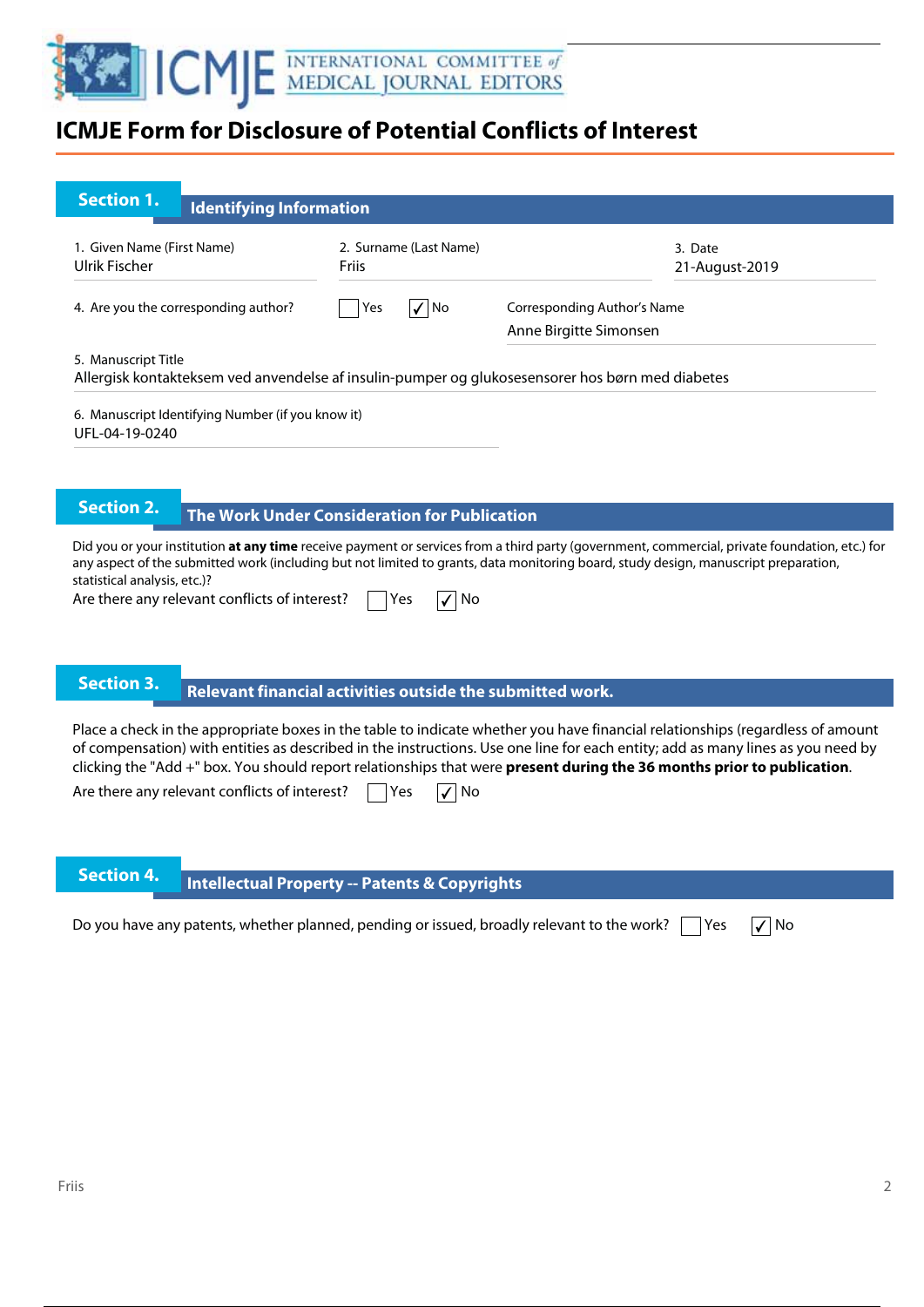

## **Section 5.** Relationships not covered above

Are there other relationships or activities that readers could perceive to have influenced, or that give the appearance of potentially influencing, what you wrote in the submitted work?

Yes, the following relationships/conditions/circumstances are present (explain below):

 $\sqrt{\sqrt{}}$  No other relationships/conditions/circumstances that present a potential conflict of interest

At the time of manuscript acceptance, journals will ask authors to confirm and, if necessary, update their disclosure statements. On occasion, journals may ask authors to disclose further information about reported relationships.

### **Section 6. Disclosure Statement**

Based on the above disclosures, this form will automatically generate a disclosure statement, which will appear in the box below.

I have no conflicts of interest to declare.

### **Evaluation and Feedback**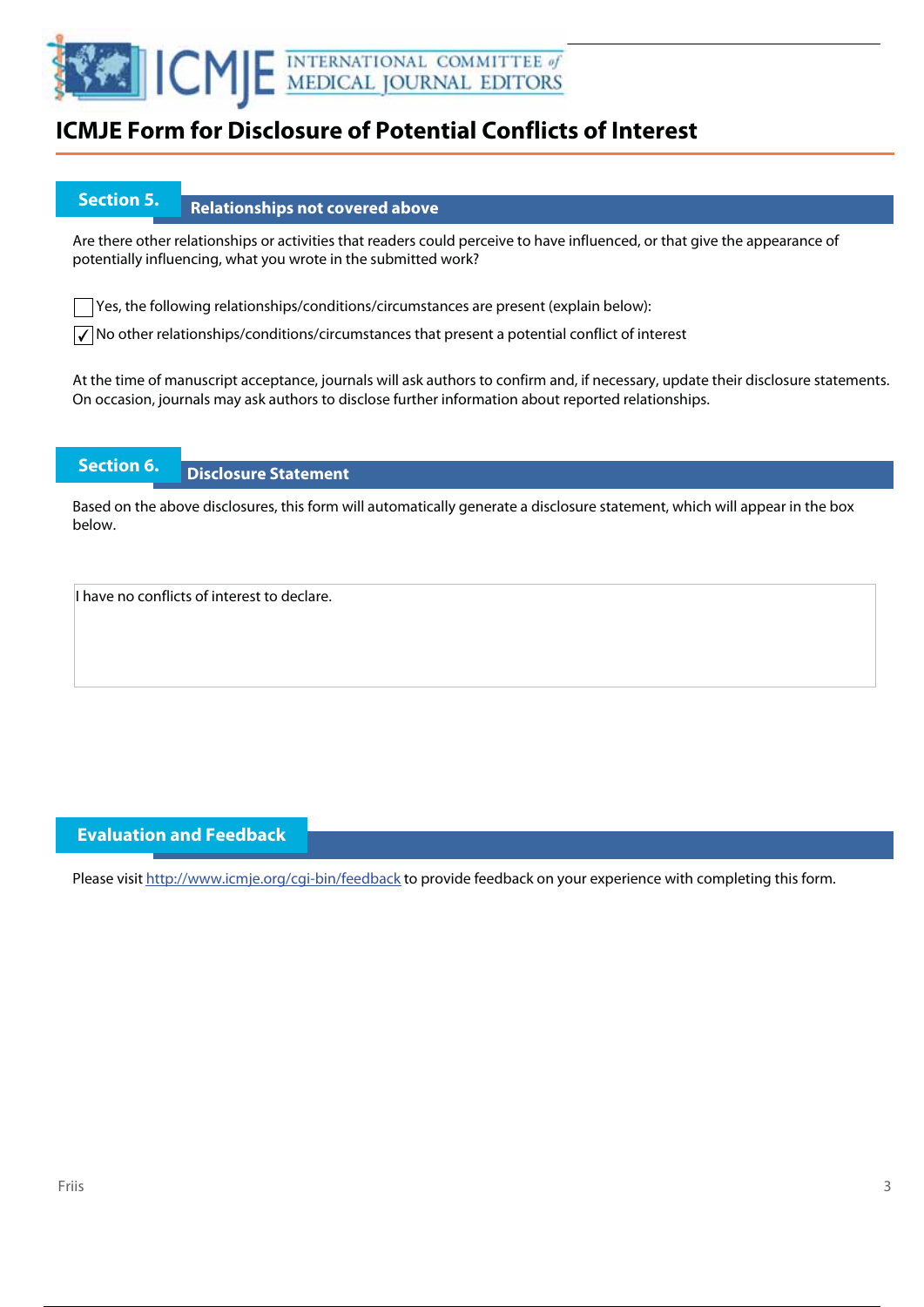

### **Instructions**

**The purpose of this form is to provide readers of your manuscript with information about your other interests that could influence how they receive and understand your work. The form is designed to be completed electronically and stored electronically. It contains programming that allows appropriate data display. Each author should submit a separate form and is responsible for the accuracy and completeness of the submitted information. The form is in six parts.** 

#### **Identifying information. 1.**

#### **The work under consideration for publication. 2.**

This section asks for information about the work that you have submitted for publication. The time frame for this reporting is that of the work itself, from the initial conception and planning to the present. The requested information is about resources that you received, either directly or indirectly (via your institution), to enable you to complete the work. Checking "No" means that you did the work without receiving any financial support from any third party -- that is, the work was supported by funds from the same institution that pays your salary and that institution did not receive third-party funds with which to pay you. If you or your institution received funds from a third party to support the work, such as a government granting agency, charitable foundation or commercial sponsor, check "Yes".

#### **Relevant financial activities outside the submitted work. 3.**

This section asks about your financial relationships with entities in the bio-medical arena that could be perceived to influence, or that give the appearance of potentially influencing, what you wrote in the submitted work. You should disclose interactions with ANY entity that could be considered broadly relevant to the work. For example, if your article is about testing an epidermal growth factor receptor (EGFR) antagonist in lung cancer, you should report all associations with entities pursuing diagnostic or therapeutic strategies in cancer in general, not just in the area of EGFR or lung cancer.

Report all sources of revenue paid (or promised to be paid) directly to you or your institution on your behalf over the 36 months prior to submission of the work. This should include all monies from sources with relevance to the submitted work, not just monies from the entity that sponsored the research. Please note that your interactions with the work's sponsor that are outside the submitted work should also be listed here. If there is any question, it is usually better to disclose a relationship than not to do so.

 For grants you have received for work outside the submitted work, you should disclose support ONLY from entities that could be perceived to be affected financially by the published work, such as drug companies, or foundations supported by entities that could be perceived to have a financial stake in the outcome. Public funding sources, such as government agencies, charitable foundations or academic institutions, need not be disclosed. For example, if a government agency sponsored a study in which you have been involved and drugs were provided by a pharmaceutical company, you need only list the pharmaceutical company.

#### **Intellectual Property. 4.**

This section asks about patents and copyrights, whether pending, issued, licensed and/or receiving royalties.

#### **Relationships not covered above. 5.**

Use this section to report other relationships or activities that readers could perceive to have influenced, or that give the appearance of potentially influencing, what you wrote in the submitted work.

### **Definitions.**

**Entity:** government agency, foundation, commercial sponsor, academic institution, etc.

**Grant:** A grant from an entity, generally [but not always] paid to your organization

**Personal Fees:** Monies paid to you for services rendered, generally honoraria, royalties, or fees for consulting , lectures, speakers bureaus, expert testimony, employment, or other affiliations

**Non-Financial Support:** Examples include drugs/equipment supplied by the entity, travel paid by the entity, writing assistance, administrative support, etc**.**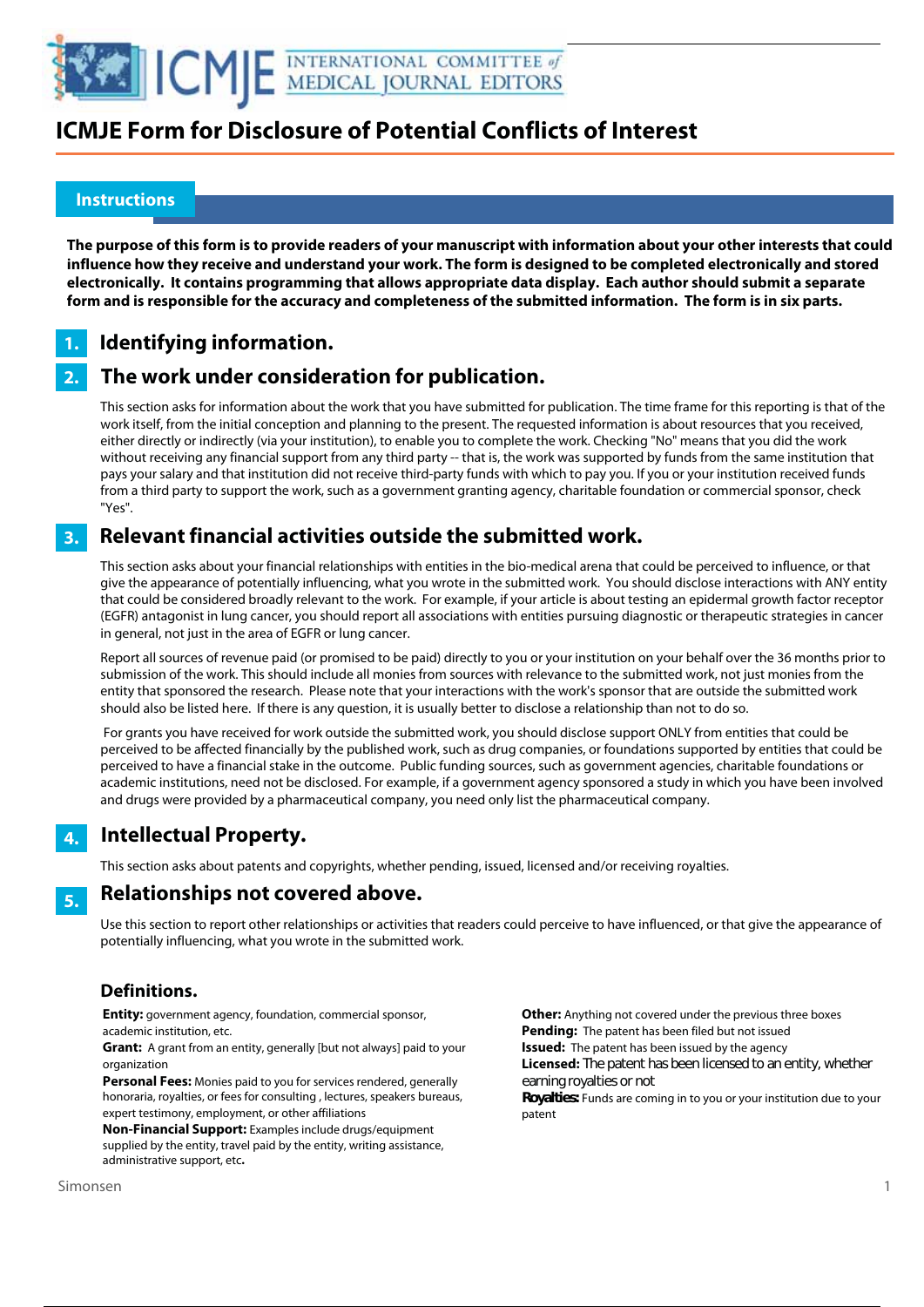

| Section 1.<br><b>Identifying Information</b>                                                                                                                                                                                                                                                                                                                                                                                                                          |                                                           |                           |
|-----------------------------------------------------------------------------------------------------------------------------------------------------------------------------------------------------------------------------------------------------------------------------------------------------------------------------------------------------------------------------------------------------------------------------------------------------------------------|-----------------------------------------------------------|---------------------------|
| 1. Given Name (First Name)<br>Anne Birgitte                                                                                                                                                                                                                                                                                                                                                                                                                           | 2. Surname (Last Name)<br>Simonsen                        | 3. Date<br>21-August-2019 |
| 4. Are you the corresponding author?                                                                                                                                                                                                                                                                                                                                                                                                                                  | $\sqrt{ \gamma_{es}}$<br>No                               |                           |
| 5. Manuscript Title<br>Allergisk kontakteksem ved anvendelse af insulin-pumper og glukosesensorer hos børn med diabetes                                                                                                                                                                                                                                                                                                                                               |                                                           |                           |
| 6. Manuscript Identifying Number (if you know it)<br>UFL-04-19-0240                                                                                                                                                                                                                                                                                                                                                                                                   |                                                           |                           |
| <b>Section 2.</b>                                                                                                                                                                                                                                                                                                                                                                                                                                                     |                                                           |                           |
| <b>The Work Under Consideration for Publication</b><br>Did you or your institution at any time receive payment or services from a third party (government, commercial, private foundation, etc.) for<br>any aspect of the submitted work (including but not limited to grants, data monitoring board, study design, manuscript preparation,<br>statistical analysis, etc.)?<br>Are there any relevant conflicts of interest?<br>Yes<br>$\sqrt{ }$ No                  |                                                           |                           |
| <b>Section 3.</b>                                                                                                                                                                                                                                                                                                                                                                                                                                                     | Relevant financial activities outside the submitted work. |                           |
| Place a check in the appropriate boxes in the table to indicate whether you have financial relationships (regardless of amount<br>of compensation) with entities as described in the instructions. Use one line for each entity; add as many lines as you need by<br>clicking the "Add +" box. You should report relationships that were present during the 36 months prior to publication.<br>Are there any relevant conflicts of interest?<br>Yes<br>$\sqrt{ N_0 }$ |                                                           |                           |
| <b>Section 4.</b>                                                                                                                                                                                                                                                                                                                                                                                                                                                     | <b>Intellectual Property -- Patents &amp; Copyrights</b>  |                           |

Do you have any patents, whether planned, pending or issued, broadly relevant to the work?  $\Box$  Yes  $\Box$  No